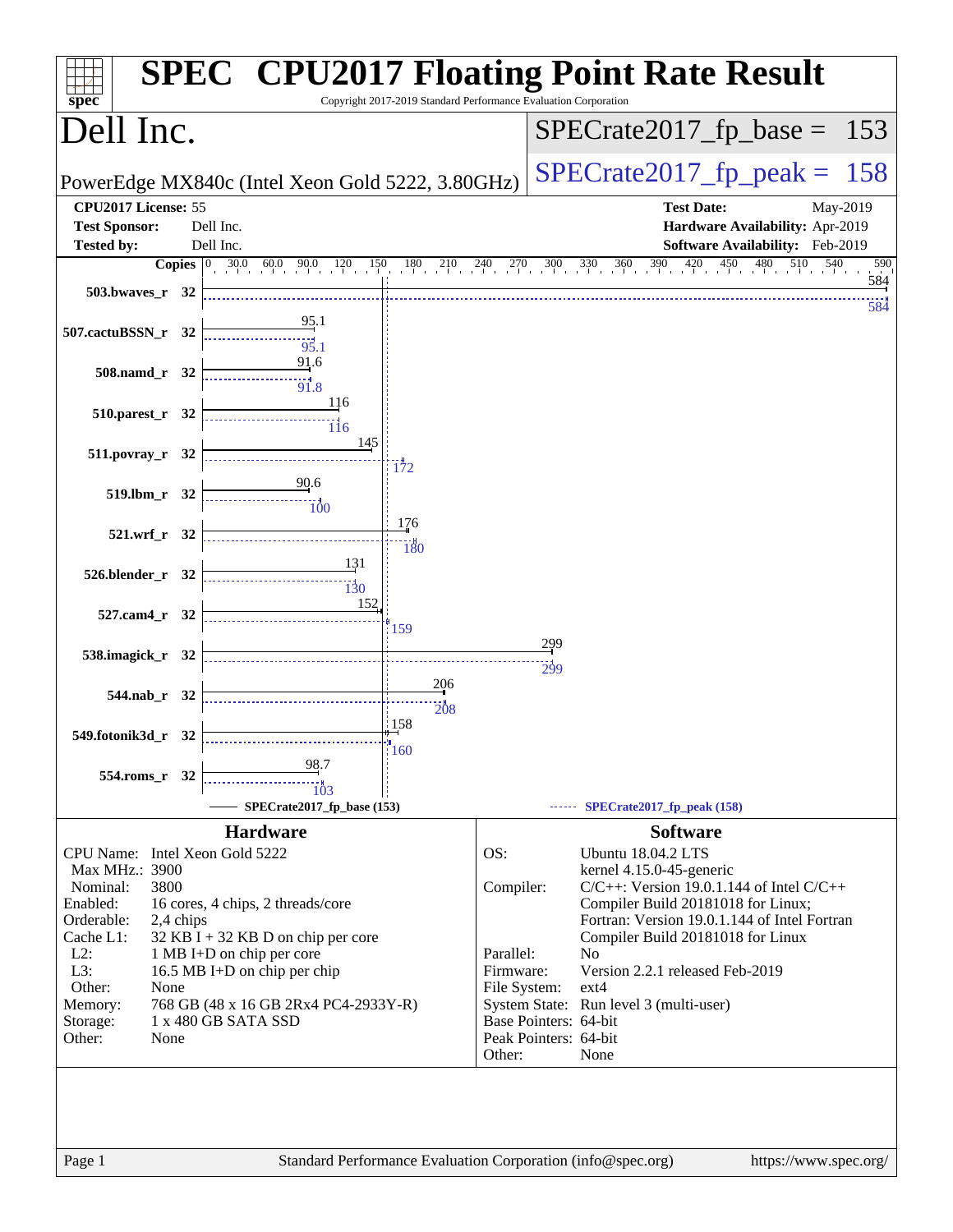|                                                                                   |                                 |                |       | <b>SPEC CPU2017 Floating Point Rate Result</b>                  |       |                |       |               |                |              |                                 |              |                |              |
|-----------------------------------------------------------------------------------|---------------------------------|----------------|-------|-----------------------------------------------------------------|-------|----------------|-------|---------------|----------------|--------------|---------------------------------|--------------|----------------|--------------|
| spec <sup>®</sup>                                                                 |                                 |                |       | Copyright 2017-2019 Standard Performance Evaluation Corporation |       |                |       |               |                |              |                                 |              |                |              |
| Dell Inc.<br>$SPECTate2017_fp\_base = 153$                                        |                                 |                |       |                                                                 |       |                |       |               |                |              |                                 |              |                |              |
| $SPECTate2017$ _fp_peak = 158<br>PowerEdge MX840c (Intel Xeon Gold 5222, 3.80GHz) |                                 |                |       |                                                                 |       |                |       |               |                |              |                                 |              |                |              |
| CPU2017 License: 55<br><b>Test Date:</b><br>May-2019                              |                                 |                |       |                                                                 |       |                |       |               |                |              |                                 |              |                |              |
| <b>Test Sponsor:</b>                                                              | Dell Inc.                       |                |       |                                                                 |       |                |       |               |                |              | Hardware Availability: Apr-2019 |              |                |              |
| <b>Tested by:</b>                                                                 | Dell Inc.                       |                |       |                                                                 |       |                |       |               |                |              | Software Availability: Feb-2019 |              |                |              |
| <b>Results Table</b>                                                              |                                 |                |       |                                                                 |       |                |       |               |                |              |                                 |              |                |              |
|                                                                                   |                                 |                |       | <b>Base</b>                                                     |       |                |       |               |                |              | Peak                            |              |                |              |
| <b>Benchmark</b>                                                                  | <b>Copies</b>                   | <b>Seconds</b> | Ratio | <b>Seconds</b>                                                  | Ratio | <b>Seconds</b> | Ratio | <b>Copies</b> | <b>Seconds</b> | <b>Ratio</b> | <b>Seconds</b>                  | <b>Ratio</b> | <b>Seconds</b> | <b>Ratio</b> |
| 503.bwaves_r                                                                      | 32                              | 549            | 585   | 549                                                             | 584   | 549            | 584   | 32            | 549            | 584          | 549                             | 584          | 548            | 586          |
| 507.cactuBSSN r                                                                   | 32                              | 425            | 95.4  | 426                                                             | 95.1  | 426            | 95.0  | 32            | 426            | 95.2         | 426                             | 95.1         | 426            | 95.0         |
| 508.namd r                                                                        | 32                              | 332            | 91.7  | 334                                                             | 91.0  | 332            | 91.6  | 32            | 331            | 91.7         | 331                             | 91.8         | 330            | 92.1         |
| $510.parest_r$                                                                    | 32                              | 718            | 117   | 720                                                             | 116   | 719            | 116   | 32            | 720            | <b>116</b>   | 721                             | 116          | 719            | 116          |
| 511.povray_r                                                                      | 32                              | 517            | 145   | 519                                                             | 144   | 517            | 145   | 32            | 439            | 170          | 435                             | 172          | 435            | 172          |
| 519.lbm r                                                                         | 32                              | 372            | 90.8  | 372                                                             | 90.6  | 373            | 90.3  | 32            | 337            | 100          | 335                             | 101          | 336            | <b>100</b>   |
| $521$ .wrf r                                                                      | 32                              | 408            | 176   | 413                                                             | 174   | 408            | 176   | 32            | 397            | 180          | 393                             | 182          | 397            | <b>180</b>   |
| 526.blender r                                                                     | 32                              | 373            | 131   | 373                                                             | 131   | 373            | 131   | 32            | 373            | 131          | 374                             | 130          | 374            | <b>130</b>   |
| 527.cam4 r                                                                        | 32                              | 366            | 153   | 374                                                             | 150   | 368            | 152   | 32            | 356            | 157          | 351                             | 159          | 351            | 159          |
| 538.imagick_r                                                                     | 32                              | 266            | 299   | 266                                                             | 299   | 267            | 298   | 32            | 266            | 299          | 266                             | 299          | 266            | 299          |
| 544.nab r                                                                         | 32                              | 260            | 207   | 262                                                             | 205   | 262            | 206   | 32            | 259            | 208          | 259                             | 208          | 261            | 206          |
| 549.fotonik3d_r                                                                   | 32                              | 788            | 158   | 798                                                             | 156   | 747            | 167   | 32            | 776            | 161          | 782                             | 159          | 780            | <b>160</b>   |
| 554.roms_r                                                                        | 32                              | 517            | 98.4  | 515                                                             | 98.7  | 515            | 98.7  | 32            | 494            | <b>103</b>   | 493                             | 103          | 502            | 101          |
|                                                                                   | SPECrate2017 fp base $=$<br>153 |                |       |                                                                 |       |                |       |               |                |              |                                 |              |                |              |

**[SPECrate2017\\_fp\\_peak =](http://www.spec.org/auto/cpu2017/Docs/result-fields.html#SPECrate2017fppeak) 158**

Results appear in the [order in which they were run.](http://www.spec.org/auto/cpu2017/Docs/result-fields.html#RunOrder) Bold underlined text [indicates a median measurement.](http://www.spec.org/auto/cpu2017/Docs/result-fields.html#Median)

#### **[Submit Notes](http://www.spec.org/auto/cpu2017/Docs/result-fields.html#SubmitNotes)**

 The numactl mechanism was used to bind copies to processors. The config file option 'submit' was used to generate numactl commands to bind each copy to a specific processor. For details, please see the config file.

### **[Operating System Notes](http://www.spec.org/auto/cpu2017/Docs/result-fields.html#OperatingSystemNotes)**

Stack size set to unlimited using "ulimit -s unlimited"

### **[General Notes](http://www.spec.org/auto/cpu2017/Docs/result-fields.html#GeneralNotes)**

Environment variables set by runcpu before the start of the run: LD\_LIBRARY\_PATH = "/home/cpu2017/lib/ia32:/home/cpu2017/lib/intel64"

 Binaries compiled on a system with 1x Intel Core i9-7900X CPU + 32GB RAM memory using Redhat Enterprise Linux 7.5 NA: The test sponsor attests, as of date of publication, that CVE-2017-5754 (Meltdown) is mitigated in the system as tested and documented. Yes: The test sponsor attests, as of date of publication, that CVE-2017-5753 (Spectre variant 1) is mitigated in the system as tested and documented. Yes: The test sponsor attests, as of date of publication, that CVE-2017-5715 (Spectre variant 2) is mitigated in the system as tested and documented. Transparent Huge Pages enabled by default

|        | (Continued on next page)                                    |                       |
|--------|-------------------------------------------------------------|-----------------------|
| Page 2 | Standard Performance Evaluation Corporation (info@spec.org) | https://www.spec.org/ |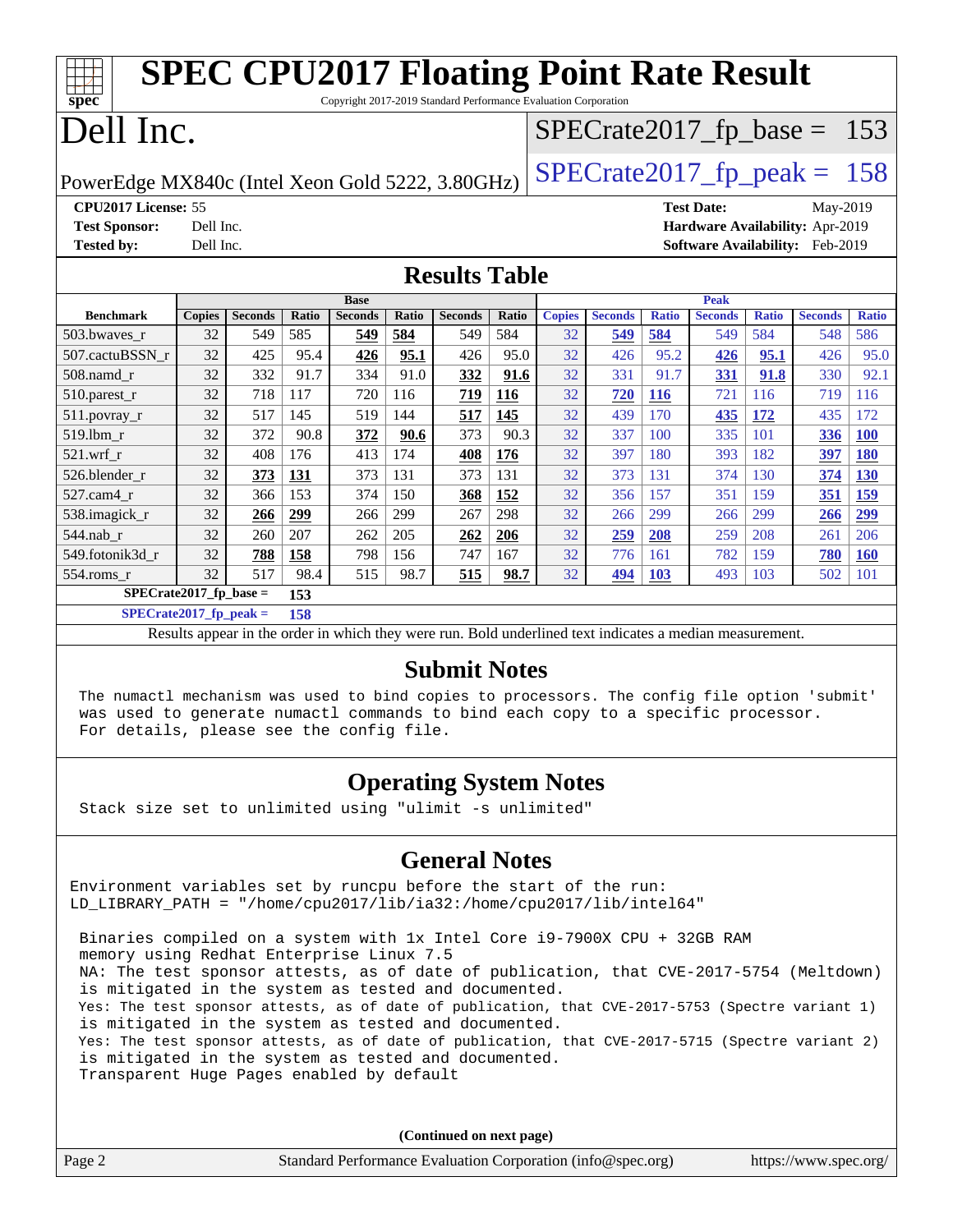| <b>SPEC CPU2017 Floating Point Rate Result</b>                                                                                                                                                                                                                                                                                                                                                                                                                                                                                                                                                                                                                                                                                                                                                                                                                                                                                                                                                                                                                                                                                                                                                                                                                                                                                                                                                                                             |                                                                           |
|--------------------------------------------------------------------------------------------------------------------------------------------------------------------------------------------------------------------------------------------------------------------------------------------------------------------------------------------------------------------------------------------------------------------------------------------------------------------------------------------------------------------------------------------------------------------------------------------------------------------------------------------------------------------------------------------------------------------------------------------------------------------------------------------------------------------------------------------------------------------------------------------------------------------------------------------------------------------------------------------------------------------------------------------------------------------------------------------------------------------------------------------------------------------------------------------------------------------------------------------------------------------------------------------------------------------------------------------------------------------------------------------------------------------------------------------|---------------------------------------------------------------------------|
| Copyright 2017-2019 Standard Performance Evaluation Corporation<br>spec                                                                                                                                                                                                                                                                                                                                                                                                                                                                                                                                                                                                                                                                                                                                                                                                                                                                                                                                                                                                                                                                                                                                                                                                                                                                                                                                                                    |                                                                           |
| Dell Inc.                                                                                                                                                                                                                                                                                                                                                                                                                                                                                                                                                                                                                                                                                                                                                                                                                                                                                                                                                                                                                                                                                                                                                                                                                                                                                                                                                                                                                                  | $SPECrate2017_fp\_base = 153$                                             |
| PowerEdge MX840c (Intel Xeon Gold 5222, 3.80GHz)                                                                                                                                                                                                                                                                                                                                                                                                                                                                                                                                                                                                                                                                                                                                                                                                                                                                                                                                                                                                                                                                                                                                                                                                                                                                                                                                                                                           | $SPECrate2017_fp\_peak = 158$                                             |
| CPU2017 License: 55                                                                                                                                                                                                                                                                                                                                                                                                                                                                                                                                                                                                                                                                                                                                                                                                                                                                                                                                                                                                                                                                                                                                                                                                                                                                                                                                                                                                                        | <b>Test Date:</b><br>May-2019                                             |
| <b>Test Sponsor:</b><br>Dell Inc.<br><b>Tested by:</b><br>Dell Inc.                                                                                                                                                                                                                                                                                                                                                                                                                                                                                                                                                                                                                                                                                                                                                                                                                                                                                                                                                                                                                                                                                                                                                                                                                                                                                                                                                                        | Hardware Availability: Apr-2019<br><b>Software Availability:</b> Feb-2019 |
| <b>General Notes (Continued)</b>                                                                                                                                                                                                                                                                                                                                                                                                                                                                                                                                                                                                                                                                                                                                                                                                                                                                                                                                                                                                                                                                                                                                                                                                                                                                                                                                                                                                           |                                                                           |
| Filesystem page cache synced and cleared with:<br>sync $i$ echo $3$<br>/proc/sys/vm/drop_caches<br>runcpu command invoked through numactl i.e.:<br>numactl --interleave=all runcpu <etc></etc>                                                                                                                                                                                                                                                                                                                                                                                                                                                                                                                                                                                                                                                                                                                                                                                                                                                                                                                                                                                                                                                                                                                                                                                                                                             |                                                                           |
| <b>Platform Notes</b>                                                                                                                                                                                                                                                                                                                                                                                                                                                                                                                                                                                                                                                                                                                                                                                                                                                                                                                                                                                                                                                                                                                                                                                                                                                                                                                                                                                                                      |                                                                           |
| BIOS settings:<br>ADDDC setting disabled<br>Sub NUMA Cluster enabled<br>Virtualization Technology disabled<br>DCU Streamer Prefetcher disabled<br>System Profile set to Custom<br>CPU Performance set to Maximum Performance<br>C States set to Autonomous<br>C1E disabled<br>Uncore Frequency set to Dynamic<br>Energy Efficiency Policy set to Performance<br>Memory Patrol Scrub disabled<br>Logical Processor enabled<br>CPU Interconnect Bus Link Power Management disabled<br>PCI ASPM L1 Link Power Management disabled<br>Sysinfo program /home/cpu2017/bin/sysinfo<br>Rev: r5974 of 2018-05-19 9bcde8f2999c33d61f64985e45859ea9<br>running on intel-sut Sun May 19 21:00:36 2019<br>SUT (System Under Test) info as seen by some common utilities.<br>For more information on this section, see<br>https://www.spec.org/cpu2017/Docs/config.html#sysinfo<br>From /proc/cpuinfo<br>model name : Intel(R) Xeon(R) Gold 5222 CPU @ 3.80GHz<br>4 "physical id"s (chips)<br>32 "processors"<br>cores, siblings (Caution: counting these is hw and system dependent. The following<br>excerpts from /proc/cpuinfo might not be reliable. Use with caution.)<br>cpu cores : 4<br>siblings : 8<br>physical 0: cores 1 5 8 13<br>physical 1: cores 5 8 9 12<br>physical 2: cores 5 8 9 13<br>physical 3: cores 2 5 8 13<br>From lscpu:<br>Architecture:<br>x86 64<br>$CPU$ op-mode(s):<br>$32$ -bit, $64$ -bit<br>(Continued on next page) |                                                                           |
|                                                                                                                                                                                                                                                                                                                                                                                                                                                                                                                                                                                                                                                                                                                                                                                                                                                                                                                                                                                                                                                                                                                                                                                                                                                                                                                                                                                                                                            |                                                                           |
| Standard Performance Evaluation Corporation (info@spec.org)<br>Page 3                                                                                                                                                                                                                                                                                                                                                                                                                                                                                                                                                                                                                                                                                                                                                                                                                                                                                                                                                                                                                                                                                                                                                                                                                                                                                                                                                                      | https://www.spec.org/                                                     |
|                                                                                                                                                                                                                                                                                                                                                                                                                                                                                                                                                                                                                                                                                                                                                                                                                                                                                                                                                                                                                                                                                                                                                                                                                                                                                                                                                                                                                                            |                                                                           |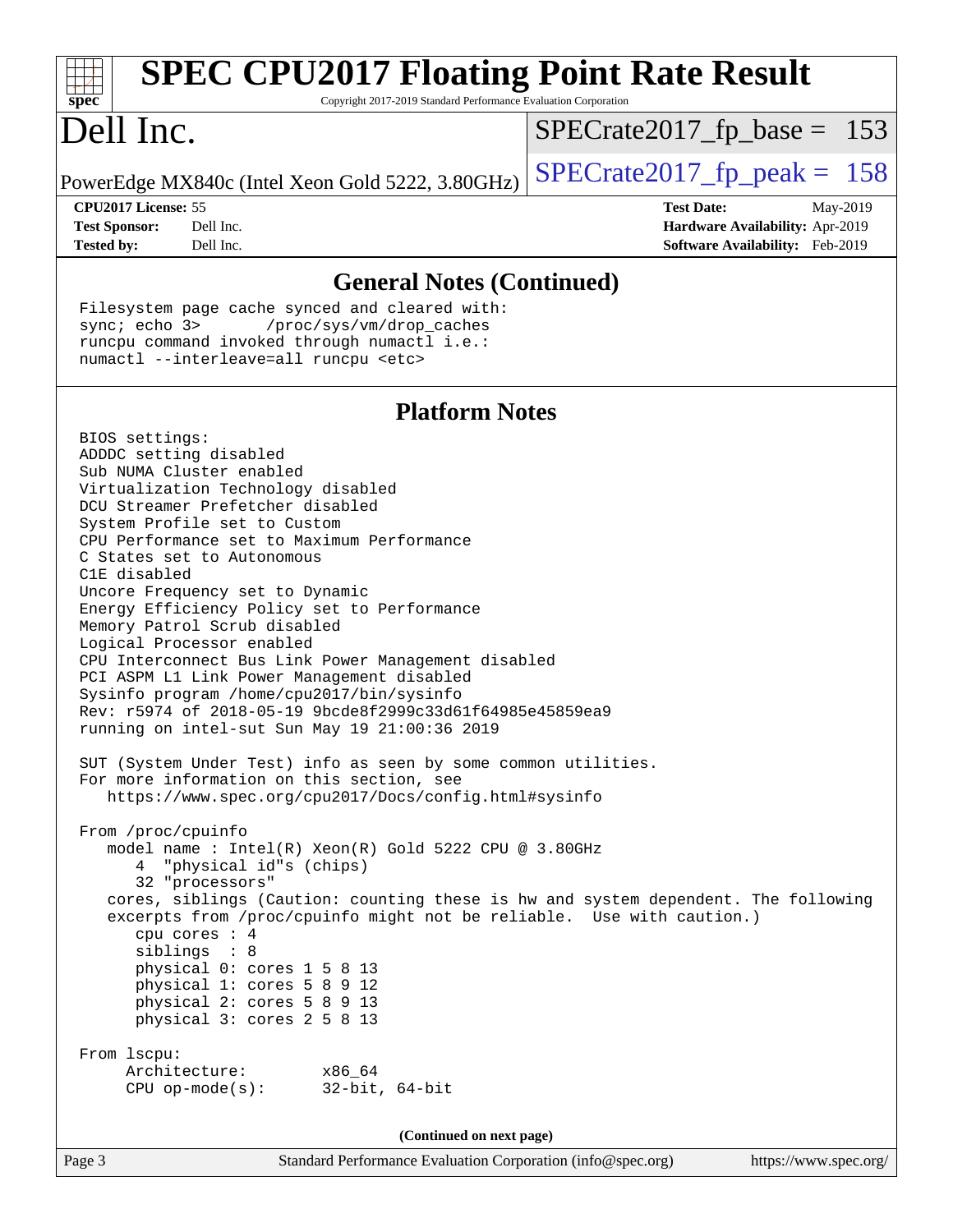|                                                                                      | <b>SPEC CPU2017 Floating Point Rate Result</b>                                                                                                                         |                                                               |                                 |
|--------------------------------------------------------------------------------------|------------------------------------------------------------------------------------------------------------------------------------------------------------------------|---------------------------------------------------------------|---------------------------------|
| $spec^*$                                                                             | Copyright 2017-2019 Standard Performance Evaluation Corporation                                                                                                        |                                                               |                                 |
| Dell Inc.                                                                            |                                                                                                                                                                        | $SPECrate2017_fp\_base = 153$                                 |                                 |
| PowerEdge MX840c (Intel Xeon Gold 5222, 3.80GHz)                                     |                                                                                                                                                                        | $SPECrate2017_fp\_peak = 158$                                 |                                 |
| CPU2017 License: 55                                                                  |                                                                                                                                                                        | <b>Test Date:</b>                                             | May-2019                        |
| <b>Test Sponsor:</b><br>Dell Inc.                                                    |                                                                                                                                                                        |                                                               | Hardware Availability: Apr-2019 |
| <b>Tested by:</b><br>Dell Inc.                                                       |                                                                                                                                                                        |                                                               | Software Availability: Feb-2019 |
|                                                                                      | <b>Platform Notes (Continued)</b>                                                                                                                                      |                                                               |                                 |
| Byte Order:                                                                          | Little Endian                                                                                                                                                          |                                                               |                                 |
| CPU(s):                                                                              | 32                                                                                                                                                                     |                                                               |                                 |
| On-line CPU(s) list: $0-31$                                                          |                                                                                                                                                                        |                                                               |                                 |
| Thread( $s$ ) per core:                                                              | 2                                                                                                                                                                      |                                                               |                                 |
| $Core(s)$ per socket:<br>Socket(s):                                                  | 4<br>4                                                                                                                                                                 |                                                               |                                 |
| NUMA $node(s)$ :                                                                     | 8                                                                                                                                                                      |                                                               |                                 |
| Vendor ID:                                                                           | GenuineIntel                                                                                                                                                           |                                                               |                                 |
| CPU family:                                                                          | 6                                                                                                                                                                      |                                                               |                                 |
| Model:<br>Model name:                                                                | 85<br>$Intel(R) Xeon(R) Gold 5222 CPU @ 3.80GHz$                                                                                                                       |                                                               |                                 |
| Stepping:                                                                            | 6                                                                                                                                                                      |                                                               |                                 |
| CPU MHz:                                                                             | 3791.922                                                                                                                                                               |                                                               |                                 |
| BogoMIPS:                                                                            | 7600.00                                                                                                                                                                |                                                               |                                 |
| Virtualization:                                                                      | $VT - x$                                                                                                                                                               |                                                               |                                 |
| L1d cache:<br>Lli cache:                                                             | 32K<br>32K                                                                                                                                                             |                                                               |                                 |
| L2 cache:                                                                            | 1024K                                                                                                                                                                  |                                                               |                                 |
| L3 cache:                                                                            | 16896K                                                                                                                                                                 |                                                               |                                 |
| NUMA node0 CPU(s):                                                                   | 0, 8, 16, 24                                                                                                                                                           |                                                               |                                 |
| NUMA $node1$ $CPU(s):$<br>NUMA node2 CPU(s):                                         | 1,5,17,21                                                                                                                                                              |                                                               |                                 |
| NUMA $node3$ $CPU(s):$                                                               | 2, 6, 18, 22<br>3, 11, 19, 27                                                                                                                                          |                                                               |                                 |
| NUMA node4 CPU(s):                                                                   | 4, 12, 20, 28                                                                                                                                                          |                                                               |                                 |
| NUMA node5 CPU(s):                                                                   | 7, 15, 23, 31                                                                                                                                                          |                                                               |                                 |
| NUMA node6 CPU(s):                                                                   | 9, 13, 25, 29                                                                                                                                                          |                                                               |                                 |
| NUMA node7 CPU(s): 10,14,26,30<br>Flagg:                                             |                                                                                                                                                                        | fpu vme de pse tsc msr pae mce cx8 apic sep mtrr pge mca cmov |                                 |
|                                                                                      | pat pse36 clflush dts acpi mmx fxsr sse sse2 ss ht tm pbe syscall nx pdpe1qb rdtscp                                                                                    |                                                               |                                 |
|                                                                                      | lm constant_tsc art arch_perfmon pebs bts rep_good nopl xtopology nonstop_tsc cpuid                                                                                    |                                                               |                                 |
|                                                                                      | aperfmperf pni pclmulqdq dtes64 monitor ds_cpl vmx smx est tm2 ssse3 sdbg fma cx16                                                                                     |                                                               |                                 |
|                                                                                      | xtpr pdcm pcid dca sse4_1 sse4_2 x2apic movbe popcnt aes xsave avx f16c rdrand<br>lahf_lm abm 3dnowprefetch cpuid_fault epb cat_13 cdp_13 invpcid_single ssbd mba ibrs |                                                               |                                 |
|                                                                                      | ibpb stibp ibrs_enhanced tpr_shadow vnmi flexpriority ept vpid fsgsbase tsc_adjust                                                                                     |                                                               |                                 |
|                                                                                      | bmil hle avx2 smep bmi2 erms invpcid rtm cqm mpx rdt_a avx512f avx512dq rdseed adx                                                                                     |                                                               |                                 |
|                                                                                      | smap clflushopt clwb intel_pt avx512cd avx512bw avx512vl xsaveopt xsavec xgetbvl                                                                                       |                                                               |                                 |
|                                                                                      | xsaves cqm_llc cqm_occup_llc cqm_mbm_total cqm_mbm_local dtherm ida arat pln pts pku<br>ospke avx512_vnni flush_l1d arch_capabilities                                  |                                                               |                                 |
|                                                                                      |                                                                                                                                                                        |                                                               |                                 |
| /proc/cpuinfo cache data<br>cache size : 16896 KB                                    |                                                                                                                                                                        |                                                               |                                 |
| From numactl --hardware WARNING: a numactl 'node' might or might not correspond to a |                                                                                                                                                                        |                                                               |                                 |
| physical chip.<br>$available: 8 nodes (0-7)$                                         |                                                                                                                                                                        |                                                               |                                 |
| node 0 cpus: 0 8 16 24                                                               |                                                                                                                                                                        |                                                               |                                 |
| node 0 size: 95169 MB                                                                |                                                                                                                                                                        |                                                               |                                 |
|                                                                                      | (Continued on next page)                                                                                                                                               |                                                               |                                 |
| Page 4                                                                               | Standard Performance Evaluation Corporation (info@spec.org)                                                                                                            |                                                               | https://www.spec.org/           |
|                                                                                      |                                                                                                                                                                        |                                                               |                                 |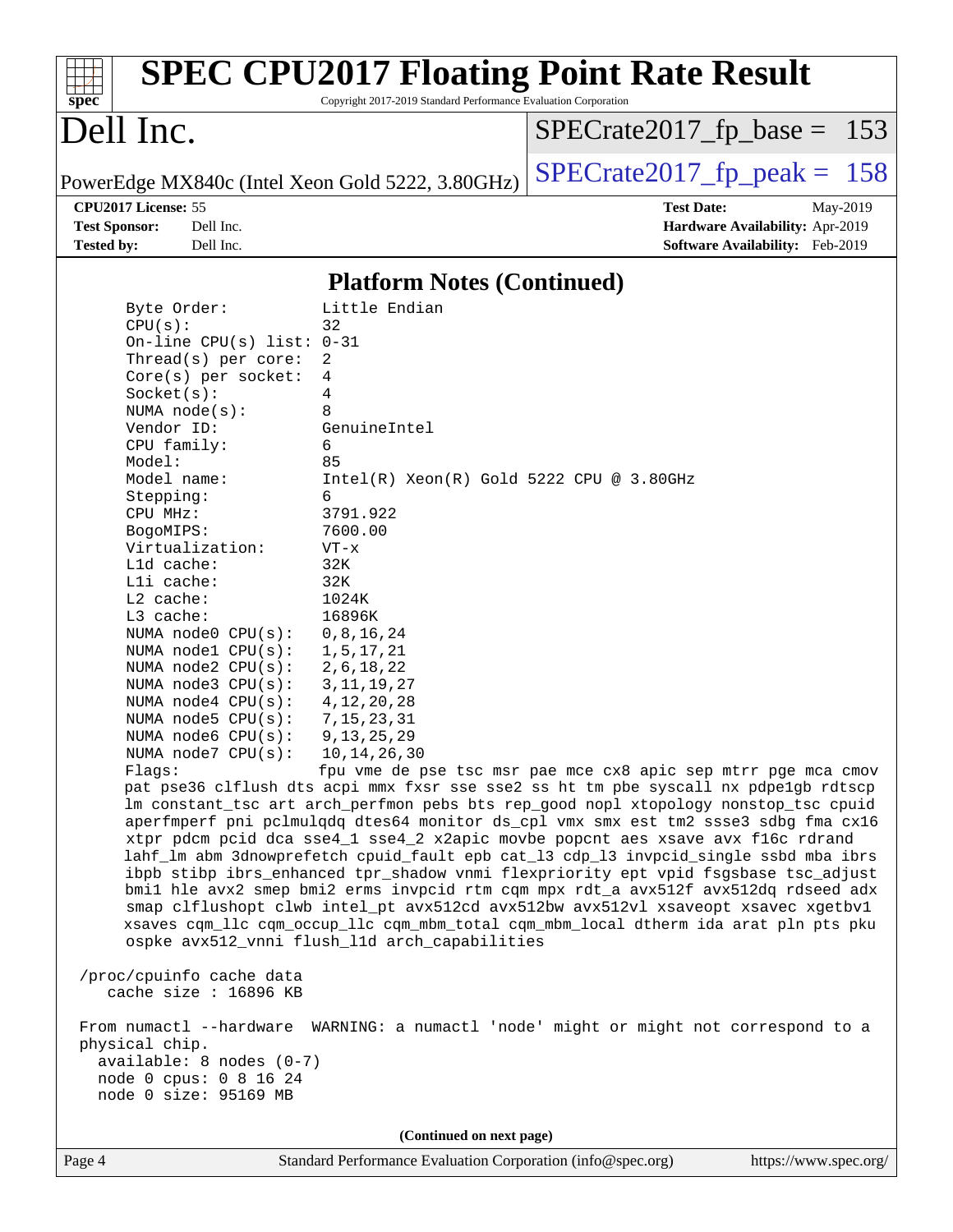| Dell Inc.<br>$SPECrate2017_fp\_base = 153$<br>$SPECrate2017_fp\_peak = 158$<br>PowerEdge MX840c (Intel Xeon Gold 5222, 3.80GHz)<br>CPU2017 License: 55<br><b>Test Date:</b><br>May-2019<br><b>Test Sponsor:</b><br>Dell Inc.<br>Hardware Availability: Apr-2019<br><b>Tested by:</b><br>Dell Inc.<br>Software Availability: Feb-2019<br><b>Platform Notes (Continued)</b><br>node 0 free: 94853 MB<br>node 1 cpus: 1 5 17 21<br>node 1 size: 96767 MB<br>node 1 free: 96535 MB<br>node 2 cpus: 2 6 18 22<br>node 2 size: 96767 MB<br>node 2 free: 96536 MB<br>node 3 cpus: 3 11 19 27<br>node 3 size: 96745 MB<br>node 3 free: 96490 MB<br>node 4 cpus: 4 12 20 28<br>node 4 size: 96767 MB<br>node 4 free: 96489 MB<br>node 5 cpus: 7 15 23 31<br>node 5 size: 96766 MB<br>node 5 free: 96537 MB<br>node 6 cpus: 9 13 25 29<br>node 6 size: 96767 MB<br>node 6 free: 96536 MB<br>node 7 cpus: 10 14 26 30<br>node 7 size: 96767 MB<br>node 7 free: 96518 MB<br>node distances:<br>$\mathbf{1}$<br>2<br>node<br>0<br>3<br>5<br>6<br>7<br>4<br>10<br>21<br>31<br>21<br>21<br>21<br>31<br>0 :<br>11<br>1:<br>21<br>10<br>21<br>31<br>21<br>31<br>21<br>11<br>2:<br>31<br>21<br>10<br>21<br>31<br>21<br>21<br>11<br>3:<br>21<br>31<br>21<br>31<br>21<br>10<br>21<br>11<br>4:<br>11<br>21<br>31<br>21<br>10<br>21<br>21<br>31<br>5:<br>21<br>31<br>21 11<br>21<br>10 31<br>21<br>6:<br>21<br>31<br>21<br>11<br>31<br>21<br>10<br>-21<br>11<br>21<br>7:<br>31<br>21<br>31<br>21<br>21<br>10<br>From /proc/meminfo<br>MemTotal:<br>791058156 kB<br>HugePages_Total:<br>0<br>Hugepagesize:<br>2048 kB<br>/usr/bin/lsb_release -d<br>Ubuntu 18.04.2 LTS<br>From /etc/*release* /etc/*version*<br>debian_version: buster/sid<br>os-release:<br>NAME="Ubuntu"<br>VERSION="18.04.2 LTS (Bionic Beaver)"<br>ID=ubuntu<br>(Continued on next page)<br>$C_{\alpha}$ <b>C</b> <sub>a</sub> $\alpha$ | spec <sup>®</sup> | <b>SPEC CPU2017 Floating Point Rate Result</b> | Copyright 2017-2019 Standard Performance Evaluation Corporation |  |  |
|--------------------------------------------------------------------------------------------------------------------------------------------------------------------------------------------------------------------------------------------------------------------------------------------------------------------------------------------------------------------------------------------------------------------------------------------------------------------------------------------------------------------------------------------------------------------------------------------------------------------------------------------------------------------------------------------------------------------------------------------------------------------------------------------------------------------------------------------------------------------------------------------------------------------------------------------------------------------------------------------------------------------------------------------------------------------------------------------------------------------------------------------------------------------------------------------------------------------------------------------------------------------------------------------------------------------------------------------------------------------------------------------------------------------------------------------------------------------------------------------------------------------------------------------------------------------------------------------------------------------------------------------------------------------------------------------------------------------------------------------------------------------------------------------------------------------------------------------------------------------------------------|-------------------|------------------------------------------------|-----------------------------------------------------------------|--|--|
|                                                                                                                                                                                                                                                                                                                                                                                                                                                                                                                                                                                                                                                                                                                                                                                                                                                                                                                                                                                                                                                                                                                                                                                                                                                                                                                                                                                                                                                                                                                                                                                                                                                                                                                                                                                                                                                                                      |                   |                                                |                                                                 |  |  |
|                                                                                                                                                                                                                                                                                                                                                                                                                                                                                                                                                                                                                                                                                                                                                                                                                                                                                                                                                                                                                                                                                                                                                                                                                                                                                                                                                                                                                                                                                                                                                                                                                                                                                                                                                                                                                                                                                      |                   |                                                |                                                                 |  |  |
|                                                                                                                                                                                                                                                                                                                                                                                                                                                                                                                                                                                                                                                                                                                                                                                                                                                                                                                                                                                                                                                                                                                                                                                                                                                                                                                                                                                                                                                                                                                                                                                                                                                                                                                                                                                                                                                                                      |                   |                                                |                                                                 |  |  |
|                                                                                                                                                                                                                                                                                                                                                                                                                                                                                                                                                                                                                                                                                                                                                                                                                                                                                                                                                                                                                                                                                                                                                                                                                                                                                                                                                                                                                                                                                                                                                                                                                                                                                                                                                                                                                                                                                      |                   |                                                |                                                                 |  |  |
|                                                                                                                                                                                                                                                                                                                                                                                                                                                                                                                                                                                                                                                                                                                                                                                                                                                                                                                                                                                                                                                                                                                                                                                                                                                                                                                                                                                                                                                                                                                                                                                                                                                                                                                                                                                                                                                                                      |                   |                                                |                                                                 |  |  |
|                                                                                                                                                                                                                                                                                                                                                                                                                                                                                                                                                                                                                                                                                                                                                                                                                                                                                                                                                                                                                                                                                                                                                                                                                                                                                                                                                                                                                                                                                                                                                                                                                                                                                                                                                                                                                                                                                      |                   |                                                |                                                                 |  |  |
|                                                                                                                                                                                                                                                                                                                                                                                                                                                                                                                                                                                                                                                                                                                                                                                                                                                                                                                                                                                                                                                                                                                                                                                                                                                                                                                                                                                                                                                                                                                                                                                                                                                                                                                                                                                                                                                                                      |                   |                                                |                                                                 |  |  |
|                                                                                                                                                                                                                                                                                                                                                                                                                                                                                                                                                                                                                                                                                                                                                                                                                                                                                                                                                                                                                                                                                                                                                                                                                                                                                                                                                                                                                                                                                                                                                                                                                                                                                                                                                                                                                                                                                      |                   |                                                |                                                                 |  |  |
|                                                                                                                                                                                                                                                                                                                                                                                                                                                                                                                                                                                                                                                                                                                                                                                                                                                                                                                                                                                                                                                                                                                                                                                                                                                                                                                                                                                                                                                                                                                                                                                                                                                                                                                                                                                                                                                                                      |                   |                                                |                                                                 |  |  |
|                                                                                                                                                                                                                                                                                                                                                                                                                                                                                                                                                                                                                                                                                                                                                                                                                                                                                                                                                                                                                                                                                                                                                                                                                                                                                                                                                                                                                                                                                                                                                                                                                                                                                                                                                                                                                                                                                      |                   |                                                |                                                                 |  |  |
|                                                                                                                                                                                                                                                                                                                                                                                                                                                                                                                                                                                                                                                                                                                                                                                                                                                                                                                                                                                                                                                                                                                                                                                                                                                                                                                                                                                                                                                                                                                                                                                                                                                                                                                                                                                                                                                                                      |                   |                                                |                                                                 |  |  |
|                                                                                                                                                                                                                                                                                                                                                                                                                                                                                                                                                                                                                                                                                                                                                                                                                                                                                                                                                                                                                                                                                                                                                                                                                                                                                                                                                                                                                                                                                                                                                                                                                                                                                                                                                                                                                                                                                      |                   |                                                |                                                                 |  |  |
|                                                                                                                                                                                                                                                                                                                                                                                                                                                                                                                                                                                                                                                                                                                                                                                                                                                                                                                                                                                                                                                                                                                                                                                                                                                                                                                                                                                                                                                                                                                                                                                                                                                                                                                                                                                                                                                                                      |                   |                                                |                                                                 |  |  |
|                                                                                                                                                                                                                                                                                                                                                                                                                                                                                                                                                                                                                                                                                                                                                                                                                                                                                                                                                                                                                                                                                                                                                                                                                                                                                                                                                                                                                                                                                                                                                                                                                                                                                                                                                                                                                                                                                      |                   |                                                |                                                                 |  |  |
|                                                                                                                                                                                                                                                                                                                                                                                                                                                                                                                                                                                                                                                                                                                                                                                                                                                                                                                                                                                                                                                                                                                                                                                                                                                                                                                                                                                                                                                                                                                                                                                                                                                                                                                                                                                                                                                                                      |                   |                                                |                                                                 |  |  |
|                                                                                                                                                                                                                                                                                                                                                                                                                                                                                                                                                                                                                                                                                                                                                                                                                                                                                                                                                                                                                                                                                                                                                                                                                                                                                                                                                                                                                                                                                                                                                                                                                                                                                                                                                                                                                                                                                      |                   |                                                |                                                                 |  |  |
|                                                                                                                                                                                                                                                                                                                                                                                                                                                                                                                                                                                                                                                                                                                                                                                                                                                                                                                                                                                                                                                                                                                                                                                                                                                                                                                                                                                                                                                                                                                                                                                                                                                                                                                                                                                                                                                                                      |                   |                                                |                                                                 |  |  |
|                                                                                                                                                                                                                                                                                                                                                                                                                                                                                                                                                                                                                                                                                                                                                                                                                                                                                                                                                                                                                                                                                                                                                                                                                                                                                                                                                                                                                                                                                                                                                                                                                                                                                                                                                                                                                                                                                      |                   |                                                |                                                                 |  |  |
|                                                                                                                                                                                                                                                                                                                                                                                                                                                                                                                                                                                                                                                                                                                                                                                                                                                                                                                                                                                                                                                                                                                                                                                                                                                                                                                                                                                                                                                                                                                                                                                                                                                                                                                                                                                                                                                                                      |                   |                                                |                                                                 |  |  |
|                                                                                                                                                                                                                                                                                                                                                                                                                                                                                                                                                                                                                                                                                                                                                                                                                                                                                                                                                                                                                                                                                                                                                                                                                                                                                                                                                                                                                                                                                                                                                                                                                                                                                                                                                                                                                                                                                      |                   |                                                |                                                                 |  |  |
|                                                                                                                                                                                                                                                                                                                                                                                                                                                                                                                                                                                                                                                                                                                                                                                                                                                                                                                                                                                                                                                                                                                                                                                                                                                                                                                                                                                                                                                                                                                                                                                                                                                                                                                                                                                                                                                                                      |                   |                                                |                                                                 |  |  |
|                                                                                                                                                                                                                                                                                                                                                                                                                                                                                                                                                                                                                                                                                                                                                                                                                                                                                                                                                                                                                                                                                                                                                                                                                                                                                                                                                                                                                                                                                                                                                                                                                                                                                                                                                                                                                                                                                      |                   |                                                |                                                                 |  |  |
|                                                                                                                                                                                                                                                                                                                                                                                                                                                                                                                                                                                                                                                                                                                                                                                                                                                                                                                                                                                                                                                                                                                                                                                                                                                                                                                                                                                                                                                                                                                                                                                                                                                                                                                                                                                                                                                                                      |                   |                                                |                                                                 |  |  |
|                                                                                                                                                                                                                                                                                                                                                                                                                                                                                                                                                                                                                                                                                                                                                                                                                                                                                                                                                                                                                                                                                                                                                                                                                                                                                                                                                                                                                                                                                                                                                                                                                                                                                                                                                                                                                                                                                      |                   |                                                |                                                                 |  |  |
|                                                                                                                                                                                                                                                                                                                                                                                                                                                                                                                                                                                                                                                                                                                                                                                                                                                                                                                                                                                                                                                                                                                                                                                                                                                                                                                                                                                                                                                                                                                                                                                                                                                                                                                                                                                                                                                                                      |                   |                                                |                                                                 |  |  |
|                                                                                                                                                                                                                                                                                                                                                                                                                                                                                                                                                                                                                                                                                                                                                                                                                                                                                                                                                                                                                                                                                                                                                                                                                                                                                                                                                                                                                                                                                                                                                                                                                                                                                                                                                                                                                                                                                      |                   |                                                |                                                                 |  |  |
|                                                                                                                                                                                                                                                                                                                                                                                                                                                                                                                                                                                                                                                                                                                                                                                                                                                                                                                                                                                                                                                                                                                                                                                                                                                                                                                                                                                                                                                                                                                                                                                                                                                                                                                                                                                                                                                                                      |                   |                                                |                                                                 |  |  |
|                                                                                                                                                                                                                                                                                                                                                                                                                                                                                                                                                                                                                                                                                                                                                                                                                                                                                                                                                                                                                                                                                                                                                                                                                                                                                                                                                                                                                                                                                                                                                                                                                                                                                                                                                                                                                                                                                      |                   |                                                |                                                                 |  |  |
|                                                                                                                                                                                                                                                                                                                                                                                                                                                                                                                                                                                                                                                                                                                                                                                                                                                                                                                                                                                                                                                                                                                                                                                                                                                                                                                                                                                                                                                                                                                                                                                                                                                                                                                                                                                                                                                                                      |                   |                                                |                                                                 |  |  |
|                                                                                                                                                                                                                                                                                                                                                                                                                                                                                                                                                                                                                                                                                                                                                                                                                                                                                                                                                                                                                                                                                                                                                                                                                                                                                                                                                                                                                                                                                                                                                                                                                                                                                                                                                                                                                                                                                      |                   |                                                |                                                                 |  |  |
|                                                                                                                                                                                                                                                                                                                                                                                                                                                                                                                                                                                                                                                                                                                                                                                                                                                                                                                                                                                                                                                                                                                                                                                                                                                                                                                                                                                                                                                                                                                                                                                                                                                                                                                                                                                                                                                                                      |                   |                                                |                                                                 |  |  |
|                                                                                                                                                                                                                                                                                                                                                                                                                                                                                                                                                                                                                                                                                                                                                                                                                                                                                                                                                                                                                                                                                                                                                                                                                                                                                                                                                                                                                                                                                                                                                                                                                                                                                                                                                                                                                                                                                      |                   |                                                |                                                                 |  |  |
|                                                                                                                                                                                                                                                                                                                                                                                                                                                                                                                                                                                                                                                                                                                                                                                                                                                                                                                                                                                                                                                                                                                                                                                                                                                                                                                                                                                                                                                                                                                                                                                                                                                                                                                                                                                                                                                                                      |                   |                                                |                                                                 |  |  |
|                                                                                                                                                                                                                                                                                                                                                                                                                                                                                                                                                                                                                                                                                                                                                                                                                                                                                                                                                                                                                                                                                                                                                                                                                                                                                                                                                                                                                                                                                                                                                                                                                                                                                                                                                                                                                                                                                      |                   |                                                |                                                                 |  |  |
|                                                                                                                                                                                                                                                                                                                                                                                                                                                                                                                                                                                                                                                                                                                                                                                                                                                                                                                                                                                                                                                                                                                                                                                                                                                                                                                                                                                                                                                                                                                                                                                                                                                                                                                                                                                                                                                                                      |                   |                                                |                                                                 |  |  |
|                                                                                                                                                                                                                                                                                                                                                                                                                                                                                                                                                                                                                                                                                                                                                                                                                                                                                                                                                                                                                                                                                                                                                                                                                                                                                                                                                                                                                                                                                                                                                                                                                                                                                                                                                                                                                                                                                      |                   |                                                |                                                                 |  |  |
|                                                                                                                                                                                                                                                                                                                                                                                                                                                                                                                                                                                                                                                                                                                                                                                                                                                                                                                                                                                                                                                                                                                                                                                                                                                                                                                                                                                                                                                                                                                                                                                                                                                                                                                                                                                                                                                                                      |                   |                                                |                                                                 |  |  |
|                                                                                                                                                                                                                                                                                                                                                                                                                                                                                                                                                                                                                                                                                                                                                                                                                                                                                                                                                                                                                                                                                                                                                                                                                                                                                                                                                                                                                                                                                                                                                                                                                                                                                                                                                                                                                                                                                      |                   |                                                |                                                                 |  |  |
|                                                                                                                                                                                                                                                                                                                                                                                                                                                                                                                                                                                                                                                                                                                                                                                                                                                                                                                                                                                                                                                                                                                                                                                                                                                                                                                                                                                                                                                                                                                                                                                                                                                                                                                                                                                                                                                                                      |                   |                                                |                                                                 |  |  |
|                                                                                                                                                                                                                                                                                                                                                                                                                                                                                                                                                                                                                                                                                                                                                                                                                                                                                                                                                                                                                                                                                                                                                                                                                                                                                                                                                                                                                                                                                                                                                                                                                                                                                                                                                                                                                                                                                      |                   |                                                |                                                                 |  |  |
|                                                                                                                                                                                                                                                                                                                                                                                                                                                                                                                                                                                                                                                                                                                                                                                                                                                                                                                                                                                                                                                                                                                                                                                                                                                                                                                                                                                                                                                                                                                                                                                                                                                                                                                                                                                                                                                                                      |                   |                                                |                                                                 |  |  |
|                                                                                                                                                                                                                                                                                                                                                                                                                                                                                                                                                                                                                                                                                                                                                                                                                                                                                                                                                                                                                                                                                                                                                                                                                                                                                                                                                                                                                                                                                                                                                                                                                                                                                                                                                                                                                                                                                      |                   |                                                |                                                                 |  |  |
|                                                                                                                                                                                                                                                                                                                                                                                                                                                                                                                                                                                                                                                                                                                                                                                                                                                                                                                                                                                                                                                                                                                                                                                                                                                                                                                                                                                                                                                                                                                                                                                                                                                                                                                                                                                                                                                                                      |                   |                                                |                                                                 |  |  |
|                                                                                                                                                                                                                                                                                                                                                                                                                                                                                                                                                                                                                                                                                                                                                                                                                                                                                                                                                                                                                                                                                                                                                                                                                                                                                                                                                                                                                                                                                                                                                                                                                                                                                                                                                                                                                                                                                      |                   |                                                |                                                                 |  |  |
|                                                                                                                                                                                                                                                                                                                                                                                                                                                                                                                                                                                                                                                                                                                                                                                                                                                                                                                                                                                                                                                                                                                                                                                                                                                                                                                                                                                                                                                                                                                                                                                                                                                                                                                                                                                                                                                                                      |                   |                                                |                                                                 |  |  |
|                                                                                                                                                                                                                                                                                                                                                                                                                                                                                                                                                                                                                                                                                                                                                                                                                                                                                                                                                                                                                                                                                                                                                                                                                                                                                                                                                                                                                                                                                                                                                                                                                                                                                                                                                                                                                                                                                      |                   |                                                |                                                                 |  |  |
|                                                                                                                                                                                                                                                                                                                                                                                                                                                                                                                                                                                                                                                                                                                                                                                                                                                                                                                                                                                                                                                                                                                                                                                                                                                                                                                                                                                                                                                                                                                                                                                                                                                                                                                                                                                                                                                                                      |                   |                                                |                                                                 |  |  |

Page 5 Standard Performance Evaluation Corporation [\(info@spec.org\)](mailto:info@spec.org) <https://www.spec.org/>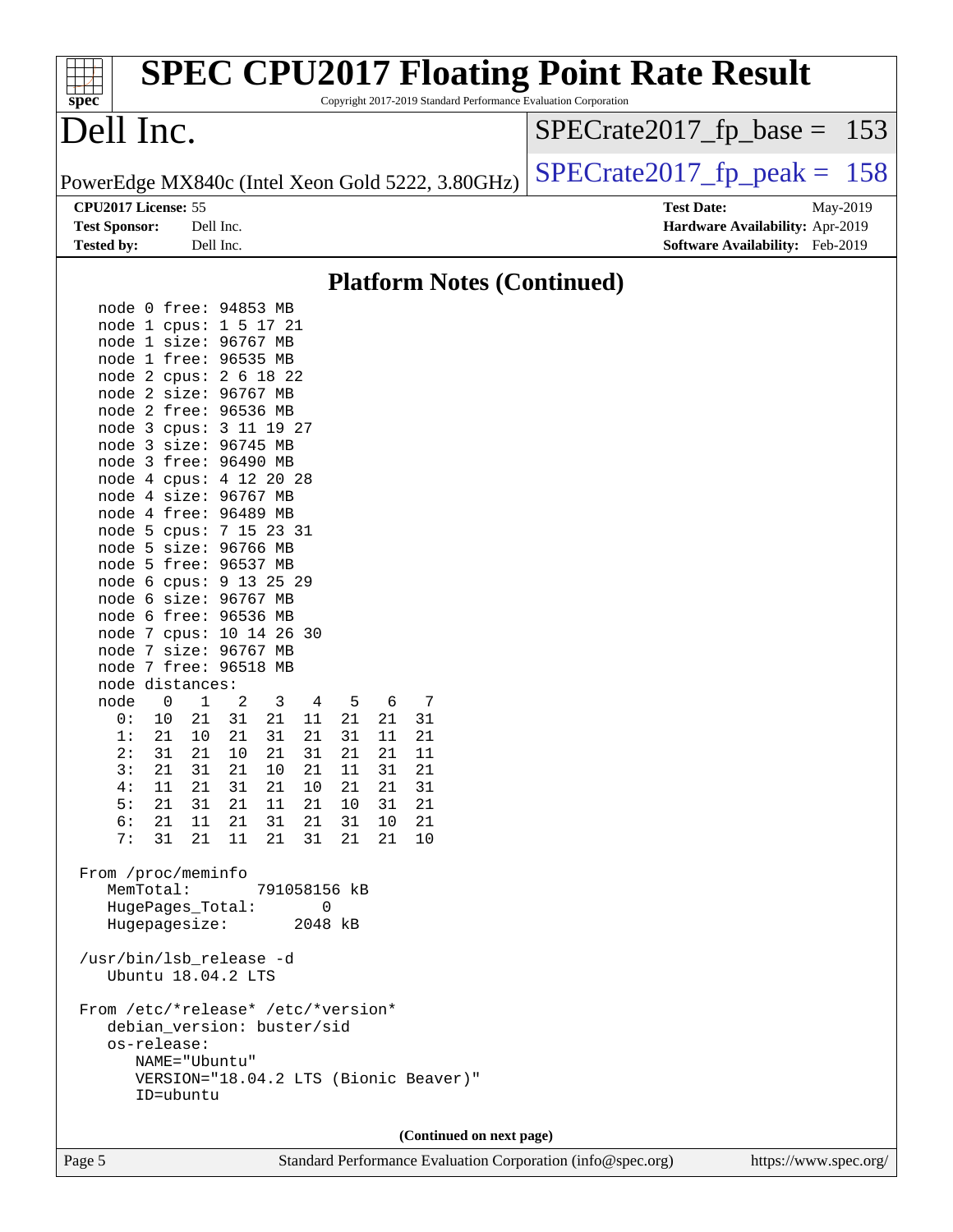| <b>SPEC CPU2017 Floating Point Rate Result</b><br>spec<br>Copyright 2017-2019 Standard Performance Evaluation Corporation                                                                                                                                                                                                                                                                    |                                                                                                     |
|----------------------------------------------------------------------------------------------------------------------------------------------------------------------------------------------------------------------------------------------------------------------------------------------------------------------------------------------------------------------------------------------|-----------------------------------------------------------------------------------------------------|
| Dell Inc.                                                                                                                                                                                                                                                                                                                                                                                    | $SPECrate2017_fp\_base = 153$                                                                       |
| PowerEdge MX840c (Intel Xeon Gold 5222, 3.80GHz)                                                                                                                                                                                                                                                                                                                                             | $SPECTate2017$ _fp_peak = 158                                                                       |
| CPU2017 License: 55<br><b>Test Sponsor:</b><br>Dell Inc.<br><b>Tested by:</b><br>Dell Inc.                                                                                                                                                                                                                                                                                                   | <b>Test Date:</b><br>May-2019<br>Hardware Availability: Apr-2019<br>Software Availability: Feb-2019 |
| <b>Platform Notes (Continued)</b>                                                                                                                                                                                                                                                                                                                                                            |                                                                                                     |
| ID LIKE=debian<br>PRETTY_NAME="Ubuntu 18.04.2 LTS"<br>VERSION_ID="18.04"<br>HOME_URL="https://www.ubuntu.com/"<br>SUPPORT_URL="https://help.ubuntu.com/"<br>uname $-a$ :                                                                                                                                                                                                                     |                                                                                                     |
| Linux intel-sut 4.15.0-45-generic #48-Ubuntu SMP Tue Jan 29 16:28:13 UTC 2019 x86_64<br>x86_64 x86_64 GNU/Linux                                                                                                                                                                                                                                                                              |                                                                                                     |
| Kernel self-reported vulnerability status:                                                                                                                                                                                                                                                                                                                                                   |                                                                                                     |
| CVE-2017-5754 (Meltdown):<br>Not affected<br>CVE-2017-5753 (Spectre variant 1): Mitigation: __user pointer sanitization<br>CVE-2017-5715 (Spectre variant 2): Mitigation: Enhanced IBRS, IBPB                                                                                                                                                                                                |                                                                                                     |
| run-level 3 May 19 14:26                                                                                                                                                                                                                                                                                                                                                                     |                                                                                                     |
| SPEC is set to: /home/cpu2017<br>Type Size Used Avail Use% Mounted on<br>Filesystem<br>/dev/sda2<br>19G 398G<br>ext4 439G<br>$5\%$ /                                                                                                                                                                                                                                                         |                                                                                                     |
| Additional information from dmidecode follows. WARNING: Use caution when you interpret<br>this section. The 'dmidecode' program reads system data which is "intended to allow<br>hardware to be accurately determined", but the intent may not be met, as there are<br>frequent changes to hardware, firmware, and the "DMTF SMBIOS" standard.<br>BIOS Dell Inc. 2.2.1 02/19/2019<br>Memory: |                                                                                                     |
| 26x 002C00B3002C 18ASF2G72PDZ-2G6D1 16 GB 2 rank 2666<br>2x 00AD00B300AD HMA82GR7AFR8N-VK 16 GB 2 rank 2666<br>1x 00AD063200AD HMA82GR7AFR8N-VK 16 GB 2 rank 2666<br>19x 00CE063200CE M393A2K43BB1-CTD 16 GB 2 rank 2666                                                                                                                                                                     |                                                                                                     |
| (End of data from sysinfo program)                                                                                                                                                                                                                                                                                                                                                           |                                                                                                     |
| <b>Compiler Version Notes</b>                                                                                                                                                                                                                                                                                                                                                                | ========================                                                                            |
| CC 519.1bm_r(base) 538.imagick_r(base, peak) 544.nab_r(base, peak)                                                                                                                                                                                                                                                                                                                           |                                                                                                     |
| Intel(R) C Intel(R) 64 Compiler for applications running on Intel(R) 64,<br>Version 19.0.1.144 Build 20181018<br>Copyright (C) 1985-2018 Intel Corporation. All rights reserved.                                                                                                                                                                                                             |                                                                                                     |
|                                                                                                                                                                                                                                                                                                                                                                                              |                                                                                                     |
| (Continued on next page)                                                                                                                                                                                                                                                                                                                                                                     |                                                                                                     |
| Page 6<br>Standard Performance Evaluation Corporation (info@spec.org)                                                                                                                                                                                                                                                                                                                        | https://www.spec.org/                                                                               |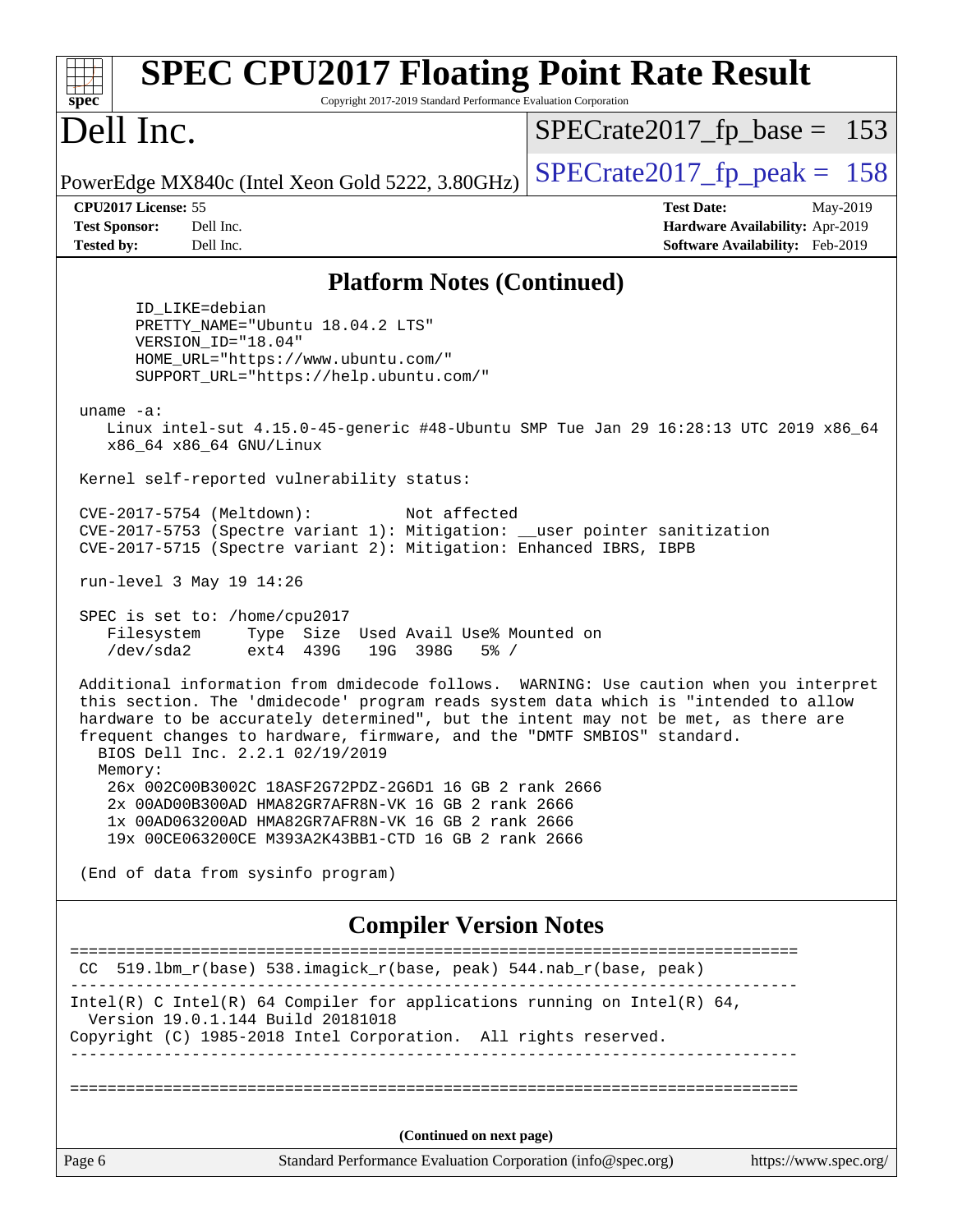| <b>SPEC CPU2017 Floating Point Rate Result</b><br>Copyright 2017-2019 Standard Performance Evaluation Corporation<br>spec <sup>®</sup>                                                                                                                                                                |                                                                                                     |
|-------------------------------------------------------------------------------------------------------------------------------------------------------------------------------------------------------------------------------------------------------------------------------------------------------|-----------------------------------------------------------------------------------------------------|
| Dell Inc.                                                                                                                                                                                                                                                                                             | $SPECrate2017_fp\_base = 153$                                                                       |
| PowerEdge MX840c (Intel Xeon Gold 5222, 3.80GHz)                                                                                                                                                                                                                                                      | $SPECrate2017_fp\_peak = 158$                                                                       |
| CPU2017 License: 55<br><b>Test Sponsor:</b><br>Dell Inc.<br><b>Tested by:</b><br>Dell Inc.                                                                                                                                                                                                            | <b>Test Date:</b><br>May-2019<br>Hardware Availability: Apr-2019<br>Software Availability: Feb-2019 |
| <b>Compiler Version Notes (Continued)</b>                                                                                                                                                                                                                                                             |                                                                                                     |
| $519.1bm_r(peak)$<br>CC                                                                                                                                                                                                                                                                               |                                                                                                     |
| Intel(R) C Intel(R) 64 Compiler for applications running on Intel(R) 64,<br>Version 19.0.1.144 Build 20181018<br>Copyright (C) 1985-2018 Intel Corporation. All rights reserved.<br>__________________________                                                                                        |                                                                                                     |
| CXXC 508.namd_r(base) 510.parest_r(base, peak)                                                                                                                                                                                                                                                        |                                                                                                     |
| Intel(R) $C++$ Intel(R) 64 Compiler for applications running on Intel(R) 64,<br>Version 19.0.1.144 Build 20181018<br>Copyright (C) 1985-2018 Intel Corporation. All rights reserved.                                                                                                                  |                                                                                                     |
| $CXXC 508.namd_r (peak)$                                                                                                                                                                                                                                                                              |                                                                                                     |
| Intel(R) $C++$ Intel(R) 64 Compiler for applications running on Intel(R) 64,<br>Version 19.0.1.144 Build 20181018<br>Copyright (C) 1985-2018 Intel Corporation. All rights reserved.                                                                                                                  |                                                                                                     |
| 511.povray_r(base) 526.blender_r(base, peak)                                                                                                                                                                                                                                                          |                                                                                                     |
| Intel(R) $C++$ Intel(R) 64 Compiler for applications running on Intel(R) 64,<br>Version 19.0.1.144 Build 20181018<br>Copyright (C) 1985-2018 Intel Corporation. All rights reserved.<br>Intel(R) C Intel(R) 64 Compiler for applications running on Intel(R) 64,<br>Version 19.0.1.144 Build 20181018 |                                                                                                     |
| Copyright (C) 1985-2018 Intel Corporation. All rights reserved.                                                                                                                                                                                                                                       |                                                                                                     |
| $CC = 511. povray_r (peak)$                                                                                                                                                                                                                                                                           |                                                                                                     |
| Intel(R) $C++$ Intel(R) 64 Compiler for applications running on Intel(R) 64,<br>Version 19.0.1.144 Build 20181018<br>Copyright (C) 1985-2018 Intel Corporation. All rights reserved.                                                                                                                  |                                                                                                     |
| Intel(R) C Intel(R) 64 Compiler for applications running on Intel(R) 64,<br>Version 19.0.1.144 Build 20181018<br>Copyright (C) 1985-2018 Intel Corporation. All rights reserved.                                                                                                                      |                                                                                                     |
|                                                                                                                                                                                                                                                                                                       |                                                                                                     |
| FC 507.cactuBSSN_r(base, peak)                                                                                                                                                                                                                                                                        |                                                                                                     |
| (Continued on next page)                                                                                                                                                                                                                                                                              |                                                                                                     |
| Page 7<br>Standard Performance Evaluation Corporation (info@spec.org)                                                                                                                                                                                                                                 | https://www.spec.org/                                                                               |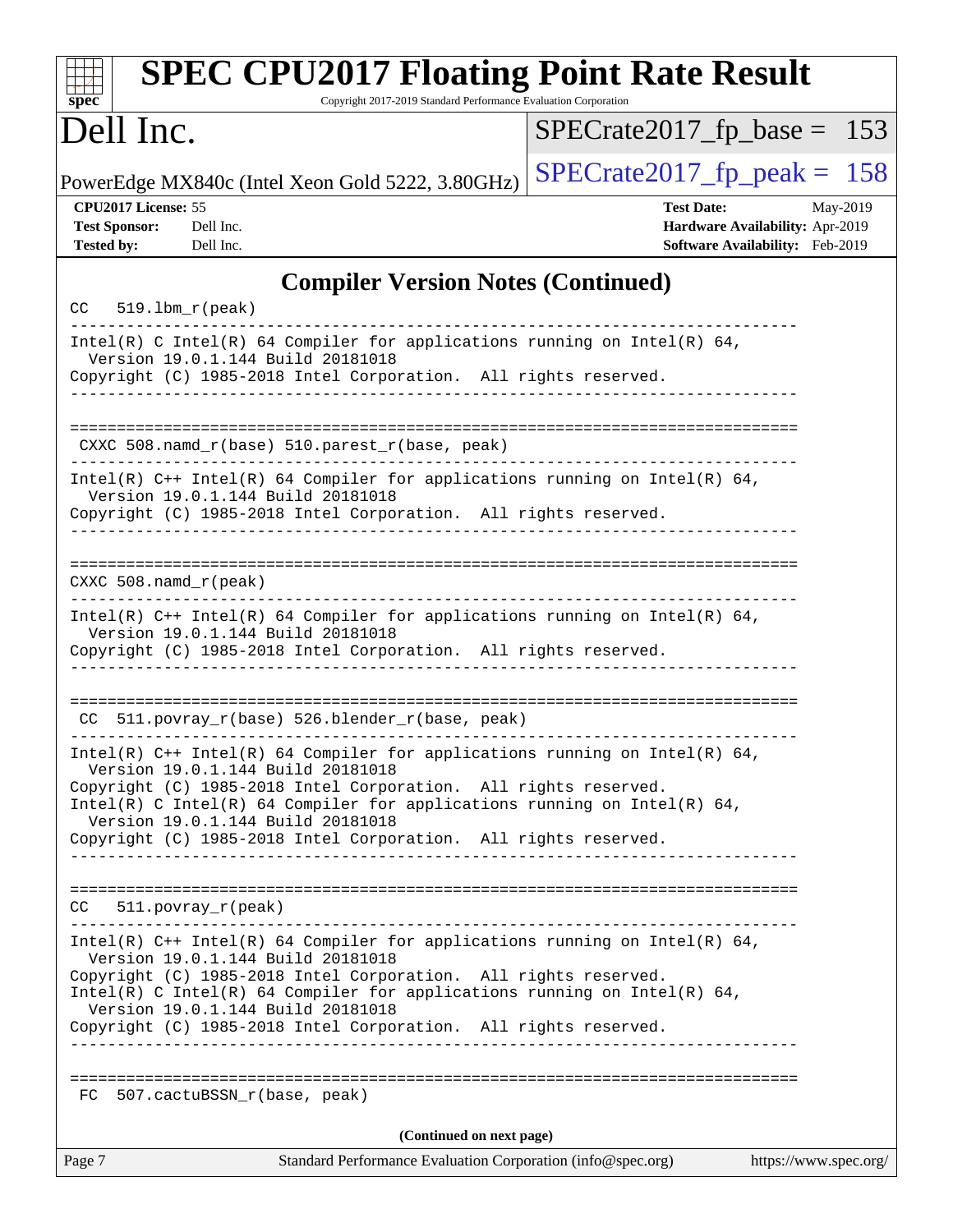| <b>SPEC CPU2017 Floating Point Rate Result</b><br>Copyright 2017-2019 Standard Performance Evaluation Corporation<br>spec <sup>®</sup>                                                                                                                                                                                                                                                                                                                                                                                                                             |                                                                                                     |
|--------------------------------------------------------------------------------------------------------------------------------------------------------------------------------------------------------------------------------------------------------------------------------------------------------------------------------------------------------------------------------------------------------------------------------------------------------------------------------------------------------------------------------------------------------------------|-----------------------------------------------------------------------------------------------------|
| Dell Inc.                                                                                                                                                                                                                                                                                                                                                                                                                                                                                                                                                          | $SPECrate2017_fp\_base = 153$                                                                       |
| PowerEdge MX840c (Intel Xeon Gold 5222, 3.80GHz)                                                                                                                                                                                                                                                                                                                                                                                                                                                                                                                   | $SPECrate2017_fp\_peak = 158$                                                                       |
| CPU2017 License: 55<br><b>Test Sponsor:</b><br>Dell Inc.<br><b>Tested by:</b><br>Dell Inc.                                                                                                                                                                                                                                                                                                                                                                                                                                                                         | <b>Test Date:</b><br>May-2019<br>Hardware Availability: Apr-2019<br>Software Availability: Feb-2019 |
| <b>Compiler Version Notes (Continued)</b>                                                                                                                                                                                                                                                                                                                                                                                                                                                                                                                          |                                                                                                     |
| Intel(R) $C++$ Intel(R) 64 Compiler for applications running on Intel(R) 64,<br>Version 19.0.1.144 Build 20181018<br>Copyright (C) 1985-2018 Intel Corporation. All rights reserved.<br>Intel(R) C Intel(R) 64 Compiler for applications running on Intel(R) 64,<br>Version 19.0.1.144 Build 20181018<br>Copyright (C) 1985-2018 Intel Corporation. All rights reserved.<br>Intel(R) Fortran Intel(R) 64 Compiler for applications running on Intel(R)<br>64, Version 19.0.1.144 Build 20181018<br>Copyright (C) 1985-2018 Intel Corporation. All rights reserved. |                                                                                                     |
| 503.bwaves_r(base, peak) 549.fotonik3d_r(base, peak) 554.roms_r(base)<br>FC.<br>$Intel(R)$ Fortran Intel(R) 64 Compiler for applications running on Intel(R)<br>64, Version 19.0.1.144 Build 20181018<br>Copyright (C) 1985-2018 Intel Corporation. All rights reserved.<br>$554$ .roms $r$ (peak)<br>FC.                                                                                                                                                                                                                                                          |                                                                                                     |
| $Intel(R)$ Fortran Intel(R) 64 Compiler for applications running on Intel(R)<br>64, Version 19.0.1.144 Build 20181018<br>Copyright (C) 1985-2018 Intel Corporation. All rights reserved.                                                                                                                                                                                                                                                                                                                                                                           |                                                                                                     |
| $CC$ 521.wrf_r(base) 527.cam4_r(base)<br>Intel(R) Fortran Intel(R) 64 Compiler for applications running on Intel(R)<br>64, Version 19.0.1.144 Build 20181018<br>Copyright (C) 1985-2018 Intel Corporation. All rights reserved.<br>Intel(R) C Intel(R) 64 Compiler for applications running on Intel(R) 64,                                                                                                                                                                                                                                                        |                                                                                                     |
| Version 19.0.1.144 Build 20181018<br>Copyright (C) 1985-2018 Intel Corporation. All rights reserved.                                                                                                                                                                                                                                                                                                                                                                                                                                                               |                                                                                                     |
| $521.wrf_r(peak) 527.cam4_r(peak)$<br>CC.<br>Intel(R) Fortran Intel(R) 64 Compiler for applications running on Intel(R)<br>64, Version 19.0.1.144 Build 20181018<br>Copyright (C) 1985-2018 Intel Corporation. All rights reserved.<br>Intel(R) C Intel(R) 64 Compiler for applications running on Intel(R) 64,<br>Version 19.0.1.144 Build 20181018                                                                                                                                                                                                               |                                                                                                     |
| (Continued on next page)                                                                                                                                                                                                                                                                                                                                                                                                                                                                                                                                           |                                                                                                     |

| Page 8 | Standard Performance Evaluation Corporation (info@spec.org) | https://www.spec.org/ |
|--------|-------------------------------------------------------------|-----------------------|
|        |                                                             |                       |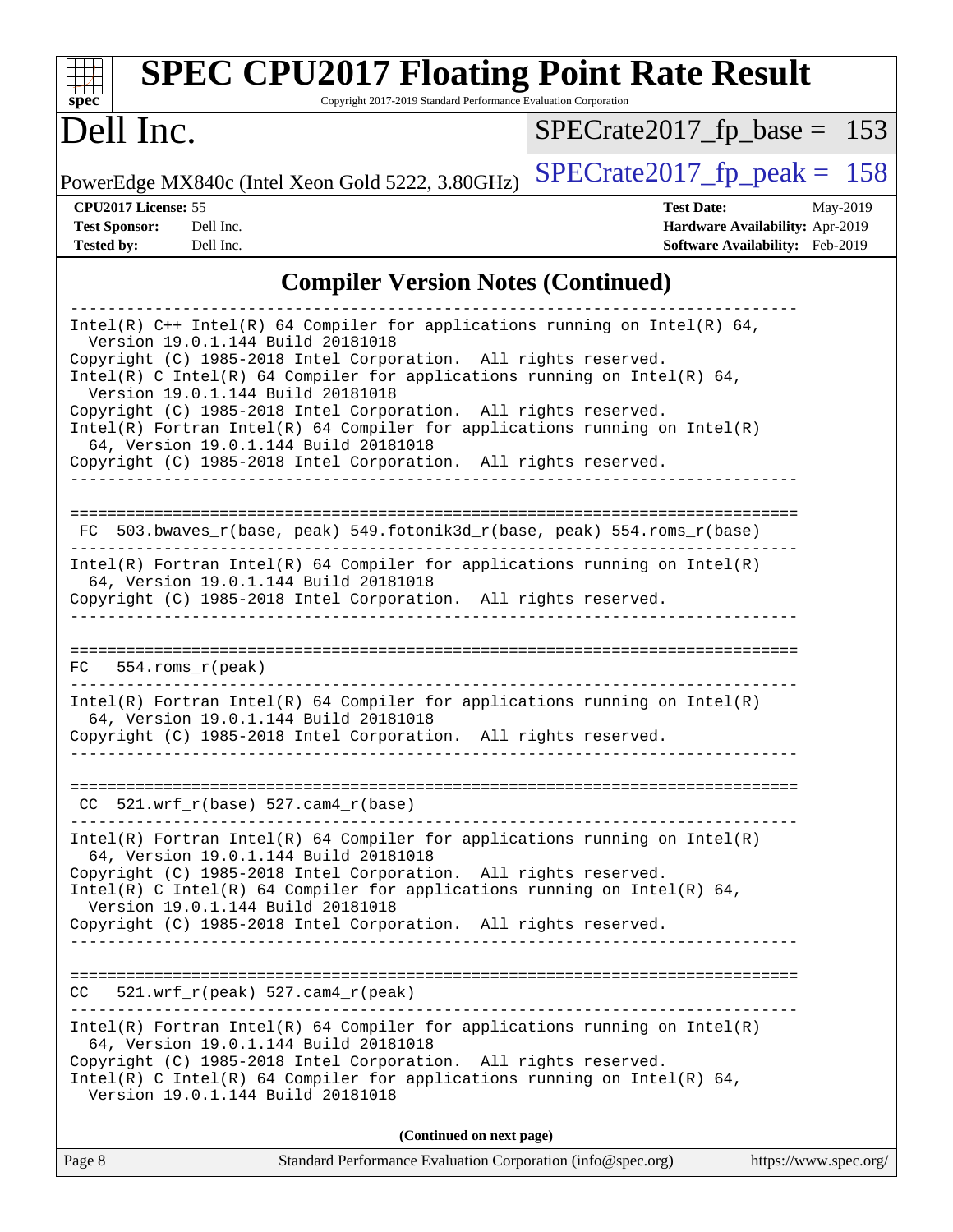#### **[SPEC CPU2017 Floating Point Rate Result](http://www.spec.org/auto/cpu2017/Docs/result-fields.html#SPECCPU2017FloatingPointRateResult)**  $+\ +$ **[spec](http://www.spec.org/)** Copyright 2017-2019 Standard Performance Evaluation Corporation Dell Inc. [SPECrate2017\\_fp\\_base =](http://www.spec.org/auto/cpu2017/Docs/result-fields.html#SPECrate2017fpbase) 153 PowerEdge MX840c (Intel Xeon Gold 5222, 3.80GHz)  $\left|$  [SPECrate2017\\_fp\\_peak =](http://www.spec.org/auto/cpu2017/Docs/result-fields.html#SPECrate2017fppeak) 158 **[CPU2017 License:](http://www.spec.org/auto/cpu2017/Docs/result-fields.html#CPU2017License)** 55 **[Test Date:](http://www.spec.org/auto/cpu2017/Docs/result-fields.html#TestDate)** May-2019 **[Test Sponsor:](http://www.spec.org/auto/cpu2017/Docs/result-fields.html#TestSponsor)** Dell Inc. **[Hardware Availability:](http://www.spec.org/auto/cpu2017/Docs/result-fields.html#HardwareAvailability)** Apr-2019 **[Tested by:](http://www.spec.org/auto/cpu2017/Docs/result-fields.html#Testedby)** Dell Inc. **[Software Availability:](http://www.spec.org/auto/cpu2017/Docs/result-fields.html#SoftwareAvailability)** Feb-2019

### **[Compiler Version Notes \(Continued\)](http://www.spec.org/auto/cpu2017/Docs/result-fields.html#CompilerVersionNotes)**

Copyright (C) 1985-2018 Intel Corporation. All rights reserved. ------------------------------------------------------------------------------

## **[Base Compiler Invocation](http://www.spec.org/auto/cpu2017/Docs/result-fields.html#BaseCompilerInvocation)**

[C benchmarks](http://www.spec.org/auto/cpu2017/Docs/result-fields.html#Cbenchmarks): [icc -m64 -std=c11](http://www.spec.org/cpu2017/results/res2019q3/cpu2017-20190624-15410.flags.html#user_CCbase_intel_icc_64bit_c11_33ee0cdaae7deeeab2a9725423ba97205ce30f63b9926c2519791662299b76a0318f32ddfffdc46587804de3178b4f9328c46fa7c2b0cd779d7a61945c91cd35)

[C++ benchmarks:](http://www.spec.org/auto/cpu2017/Docs/result-fields.html#CXXbenchmarks) [icpc -m64](http://www.spec.org/cpu2017/results/res2019q3/cpu2017-20190624-15410.flags.html#user_CXXbase_intel_icpc_64bit_4ecb2543ae3f1412ef961e0650ca070fec7b7afdcd6ed48761b84423119d1bf6bdf5cad15b44d48e7256388bc77273b966e5eb805aefd121eb22e9299b2ec9d9)

[Fortran benchmarks](http://www.spec.org/auto/cpu2017/Docs/result-fields.html#Fortranbenchmarks): [ifort -m64](http://www.spec.org/cpu2017/results/res2019q3/cpu2017-20190624-15410.flags.html#user_FCbase_intel_ifort_64bit_24f2bb282fbaeffd6157abe4f878425411749daecae9a33200eee2bee2fe76f3b89351d69a8130dd5949958ce389cf37ff59a95e7a40d588e8d3a57e0c3fd751)

[Benchmarks using both Fortran and C](http://www.spec.org/auto/cpu2017/Docs/result-fields.html#BenchmarksusingbothFortranandC): [ifort -m64](http://www.spec.org/cpu2017/results/res2019q3/cpu2017-20190624-15410.flags.html#user_CC_FCbase_intel_ifort_64bit_24f2bb282fbaeffd6157abe4f878425411749daecae9a33200eee2bee2fe76f3b89351d69a8130dd5949958ce389cf37ff59a95e7a40d588e8d3a57e0c3fd751) [icc -m64 -std=c11](http://www.spec.org/cpu2017/results/res2019q3/cpu2017-20190624-15410.flags.html#user_CC_FCbase_intel_icc_64bit_c11_33ee0cdaae7deeeab2a9725423ba97205ce30f63b9926c2519791662299b76a0318f32ddfffdc46587804de3178b4f9328c46fa7c2b0cd779d7a61945c91cd35)

[Benchmarks using both C and C++](http://www.spec.org/auto/cpu2017/Docs/result-fields.html#BenchmarksusingbothCandCXX): [icpc -m64](http://www.spec.org/cpu2017/results/res2019q3/cpu2017-20190624-15410.flags.html#user_CC_CXXbase_intel_icpc_64bit_4ecb2543ae3f1412ef961e0650ca070fec7b7afdcd6ed48761b84423119d1bf6bdf5cad15b44d48e7256388bc77273b966e5eb805aefd121eb22e9299b2ec9d9) [icc -m64 -std=c11](http://www.spec.org/cpu2017/results/res2019q3/cpu2017-20190624-15410.flags.html#user_CC_CXXbase_intel_icc_64bit_c11_33ee0cdaae7deeeab2a9725423ba97205ce30f63b9926c2519791662299b76a0318f32ddfffdc46587804de3178b4f9328c46fa7c2b0cd779d7a61945c91cd35)

[Benchmarks using Fortran, C, and C++:](http://www.spec.org/auto/cpu2017/Docs/result-fields.html#BenchmarksusingFortranCandCXX) [icpc -m64](http://www.spec.org/cpu2017/results/res2019q3/cpu2017-20190624-15410.flags.html#user_CC_CXX_FCbase_intel_icpc_64bit_4ecb2543ae3f1412ef961e0650ca070fec7b7afdcd6ed48761b84423119d1bf6bdf5cad15b44d48e7256388bc77273b966e5eb805aefd121eb22e9299b2ec9d9) [icc -m64 -std=c11](http://www.spec.org/cpu2017/results/res2019q3/cpu2017-20190624-15410.flags.html#user_CC_CXX_FCbase_intel_icc_64bit_c11_33ee0cdaae7deeeab2a9725423ba97205ce30f63b9926c2519791662299b76a0318f32ddfffdc46587804de3178b4f9328c46fa7c2b0cd779d7a61945c91cd35) [ifort -m64](http://www.spec.org/cpu2017/results/res2019q3/cpu2017-20190624-15410.flags.html#user_CC_CXX_FCbase_intel_ifort_64bit_24f2bb282fbaeffd6157abe4f878425411749daecae9a33200eee2bee2fe76f3b89351d69a8130dd5949958ce389cf37ff59a95e7a40d588e8d3a57e0c3fd751)

### **[Base Portability Flags](http://www.spec.org/auto/cpu2017/Docs/result-fields.html#BasePortabilityFlags)**

 503.bwaves\_r: [-DSPEC\\_LP64](http://www.spec.org/cpu2017/results/res2019q3/cpu2017-20190624-15410.flags.html#suite_basePORTABILITY503_bwaves_r_DSPEC_LP64) 507.cactuBSSN\_r: [-DSPEC\\_LP64](http://www.spec.org/cpu2017/results/res2019q3/cpu2017-20190624-15410.flags.html#suite_basePORTABILITY507_cactuBSSN_r_DSPEC_LP64) 508.namd\_r: [-DSPEC\\_LP64](http://www.spec.org/cpu2017/results/res2019q3/cpu2017-20190624-15410.flags.html#suite_basePORTABILITY508_namd_r_DSPEC_LP64) 510.parest\_r: [-DSPEC\\_LP64](http://www.spec.org/cpu2017/results/res2019q3/cpu2017-20190624-15410.flags.html#suite_basePORTABILITY510_parest_r_DSPEC_LP64) 511.povray\_r: [-DSPEC\\_LP64](http://www.spec.org/cpu2017/results/res2019q3/cpu2017-20190624-15410.flags.html#suite_basePORTABILITY511_povray_r_DSPEC_LP64) 519.lbm\_r: [-DSPEC\\_LP64](http://www.spec.org/cpu2017/results/res2019q3/cpu2017-20190624-15410.flags.html#suite_basePORTABILITY519_lbm_r_DSPEC_LP64) 521.wrf\_r: [-DSPEC\\_LP64](http://www.spec.org/cpu2017/results/res2019q3/cpu2017-20190624-15410.flags.html#suite_basePORTABILITY521_wrf_r_DSPEC_LP64) [-DSPEC\\_CASE\\_FLAG](http://www.spec.org/cpu2017/results/res2019q3/cpu2017-20190624-15410.flags.html#b521.wrf_r_baseCPORTABILITY_DSPEC_CASE_FLAG) [-convert big\\_endian](http://www.spec.org/cpu2017/results/res2019q3/cpu2017-20190624-15410.flags.html#user_baseFPORTABILITY521_wrf_r_convert_big_endian_c3194028bc08c63ac5d04de18c48ce6d347e4e562e8892b8bdbdc0214820426deb8554edfa529a3fb25a586e65a3d812c835984020483e7e73212c4d31a38223) 526.blender\_r: [-DSPEC\\_LP64](http://www.spec.org/cpu2017/results/res2019q3/cpu2017-20190624-15410.flags.html#suite_basePORTABILITY526_blender_r_DSPEC_LP64) [-DSPEC\\_LINUX](http://www.spec.org/cpu2017/results/res2019q3/cpu2017-20190624-15410.flags.html#b526.blender_r_baseCPORTABILITY_DSPEC_LINUX) [-funsigned-char](http://www.spec.org/cpu2017/results/res2019q3/cpu2017-20190624-15410.flags.html#user_baseCPORTABILITY526_blender_r_force_uchar_40c60f00ab013830e2dd6774aeded3ff59883ba5a1fc5fc14077f794d777847726e2a5858cbc7672e36e1b067e7e5c1d9a74f7176df07886a243d7cc18edfe67) 527.cam4\_r: [-DSPEC\\_LP64](http://www.spec.org/cpu2017/results/res2019q3/cpu2017-20190624-15410.flags.html#suite_basePORTABILITY527_cam4_r_DSPEC_LP64) [-DSPEC\\_CASE\\_FLAG](http://www.spec.org/cpu2017/results/res2019q3/cpu2017-20190624-15410.flags.html#b527.cam4_r_baseCPORTABILITY_DSPEC_CASE_FLAG) 538.imagick\_r: [-DSPEC\\_LP64](http://www.spec.org/cpu2017/results/res2019q3/cpu2017-20190624-15410.flags.html#suite_basePORTABILITY538_imagick_r_DSPEC_LP64) 544.nab\_r: [-DSPEC\\_LP64](http://www.spec.org/cpu2017/results/res2019q3/cpu2017-20190624-15410.flags.html#suite_basePORTABILITY544_nab_r_DSPEC_LP64) 549.fotonik3d\_r: [-DSPEC\\_LP64](http://www.spec.org/cpu2017/results/res2019q3/cpu2017-20190624-15410.flags.html#suite_basePORTABILITY549_fotonik3d_r_DSPEC_LP64) 554.roms\_r: [-DSPEC\\_LP64](http://www.spec.org/cpu2017/results/res2019q3/cpu2017-20190624-15410.flags.html#suite_basePORTABILITY554_roms_r_DSPEC_LP64)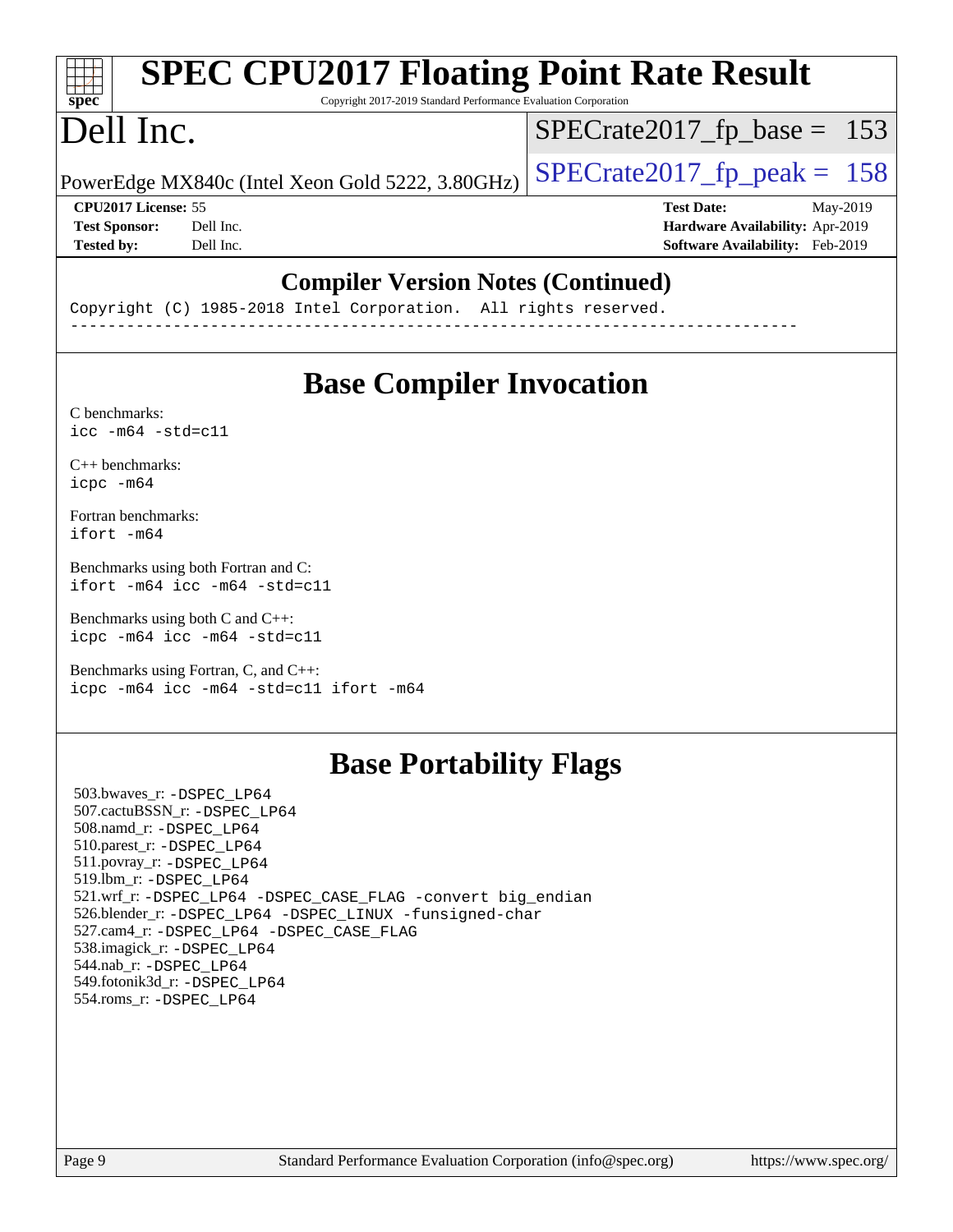| <b>SPEC CPU2017 Floating Point Rate Result</b><br>spec <sup>®</sup><br>Copyright 2017-2019 Standard Performance Evaluation Corporation                                                       |                                                                                                     |
|----------------------------------------------------------------------------------------------------------------------------------------------------------------------------------------------|-----------------------------------------------------------------------------------------------------|
| Dell Inc.                                                                                                                                                                                    | $SPECrate2017_fp\_base = 153$                                                                       |
| PowerEdge MX840c (Intel Xeon Gold 5222, 3.80GHz)                                                                                                                                             | $SPECrate2017fp peak = 158$                                                                         |
| CPU2017 License: 55<br><b>Test Sponsor:</b><br>Dell Inc.<br><b>Tested by:</b><br>Dell Inc.                                                                                                   | <b>Test Date:</b><br>May-2019<br>Hardware Availability: Apr-2019<br>Software Availability: Feb-2019 |
| <b>Base Optimization Flags</b>                                                                                                                                                               |                                                                                                     |
| C benchmarks:<br>-xCORE-AVX2 -ipo -03 -no-prec-div -qopt-prefetch -ffinite-math-only<br>-qopt-mem-layout-trans=4                                                                             |                                                                                                     |
| $C_{++}$ benchmarks:<br>-xCORE-AVX2 -ipo -03 -no-prec-div -qopt-prefetch -ffinite-math-only<br>-qopt-mem-layout-trans=4                                                                      |                                                                                                     |
| Fortran benchmarks:<br>-xCORE-AVX2 -ipo -03 -no-prec-div -qopt-prefetch -ffinite-math-only<br>-qopt-mem-layout-trans=4 -auto -nostandard-realloc-lhs<br>-align array32byte                   |                                                                                                     |
| Benchmarks using both Fortran and C:<br>-xCORE-AVX2 -ipo -03 -no-prec-div -qopt-prefetch -ffinite-math-only<br>-qopt-mem-layout-trans=4 -auto -nostandard-realloc-lhs<br>-align array32byte  |                                                                                                     |
| Benchmarks using both C and C++:<br>-xCORE-AVX2 -ipo -03 -no-prec-div -qopt-prefetch -ffinite-math-only<br>-qopt-mem-layout-trans=4                                                          |                                                                                                     |
| Benchmarks using Fortran, C, and C++:<br>-xCORE-AVX2 -ipo -03 -no-prec-div -qopt-prefetch -ffinite-math-only<br>-qopt-mem-layout-trans=4 -auto -nostandard-realloc-lhs<br>-align array32byte |                                                                                                     |
| <b>Peak Compiler Invocation</b>                                                                                                                                                              |                                                                                                     |
| C benchmarks:<br>$\text{icc}$ -m64 -std=c11                                                                                                                                                  |                                                                                                     |
| $C_{++}$ benchmarks:<br>icpc -m64                                                                                                                                                            |                                                                                                     |
| Fortran benchmarks:<br>ifort -m64                                                                                                                                                            |                                                                                                     |
| Benchmarks using both Fortran and C:<br>ifort -m64 icc -m64 -std=c11                                                                                                                         |                                                                                                     |
| Benchmarks using both $C$ and $C_{++}$ :<br>icpc -m64 icc -m64 -std=c11                                                                                                                      |                                                                                                     |
| (Continued on next page)                                                                                                                                                                     |                                                                                                     |

Page 10 Standard Performance Evaluation Corporation [\(info@spec.org\)](mailto:info@spec.org) <https://www.spec.org/>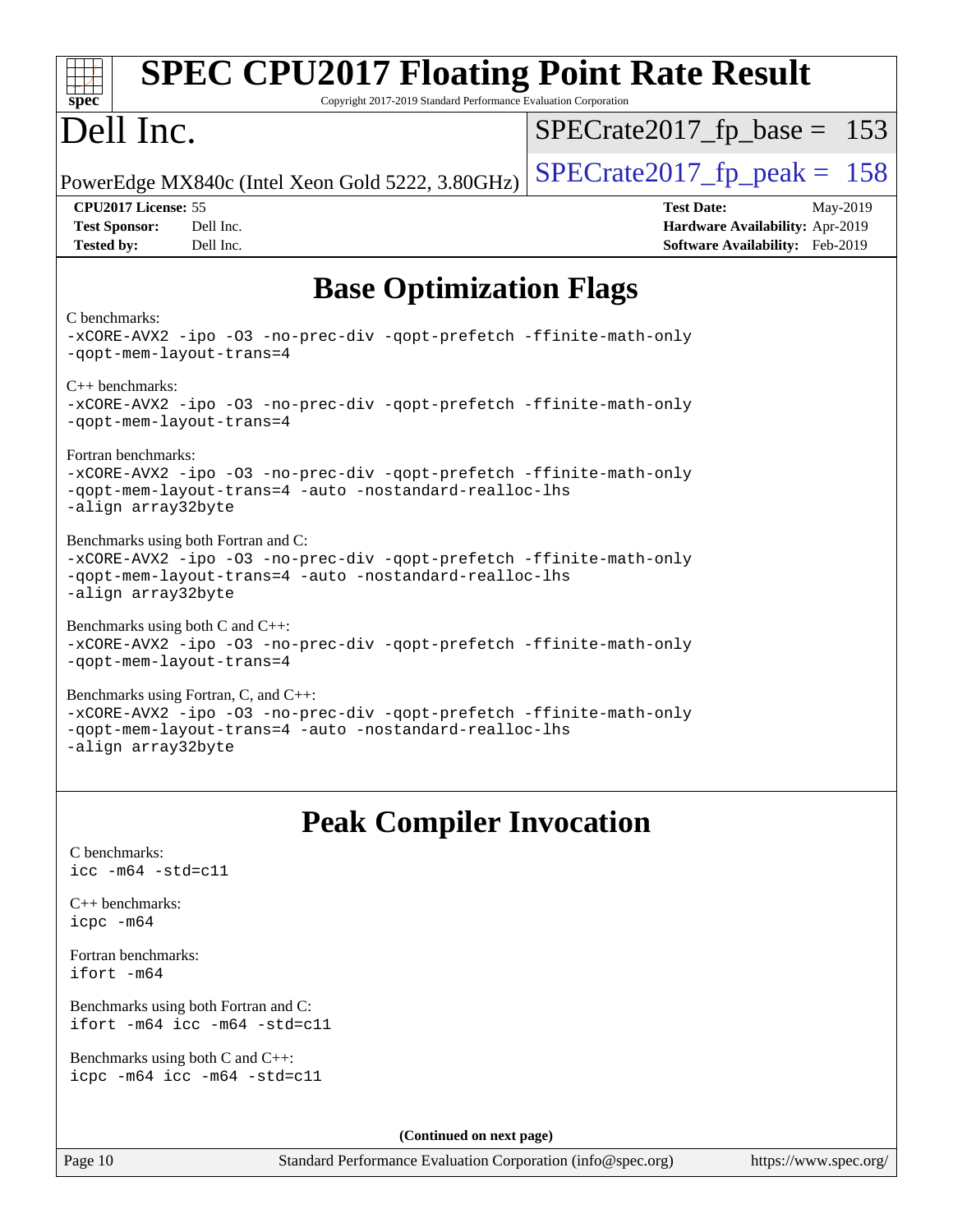# **[spec](http://www.spec.org/)**

# **[SPEC CPU2017 Floating Point Rate Result](http://www.spec.org/auto/cpu2017/Docs/result-fields.html#SPECCPU2017FloatingPointRateResult)**

Copyright 2017-2019 Standard Performance Evaluation Corporation

# Dell Inc.

[SPECrate2017\\_fp\\_base =](http://www.spec.org/auto/cpu2017/Docs/result-fields.html#SPECrate2017fpbase) 153

PowerEdge MX840c (Intel Xeon Gold 5222, 3.80GHz)  $\left|$  [SPECrate2017\\_fp\\_peak =](http://www.spec.org/auto/cpu2017/Docs/result-fields.html#SPECrate2017fppeak) 158

**[CPU2017 License:](http://www.spec.org/auto/cpu2017/Docs/result-fields.html#CPU2017License)** 55 **[Test Date:](http://www.spec.org/auto/cpu2017/Docs/result-fields.html#TestDate)** May-2019 **[Test Sponsor:](http://www.spec.org/auto/cpu2017/Docs/result-fields.html#TestSponsor)** Dell Inc. **[Hardware Availability:](http://www.spec.org/auto/cpu2017/Docs/result-fields.html#HardwareAvailability)** Apr-2019 **[Tested by:](http://www.spec.org/auto/cpu2017/Docs/result-fields.html#Testedby)** Dell Inc. **[Software Availability:](http://www.spec.org/auto/cpu2017/Docs/result-fields.html#SoftwareAvailability)** Feb-2019

# **[Peak Compiler Invocation \(Continued\)](http://www.spec.org/auto/cpu2017/Docs/result-fields.html#PeakCompilerInvocation)**

[Benchmarks using Fortran, C, and C++:](http://www.spec.org/auto/cpu2017/Docs/result-fields.html#BenchmarksusingFortranCandCXX)

[icpc -m64](http://www.spec.org/cpu2017/results/res2019q3/cpu2017-20190624-15410.flags.html#user_CC_CXX_FCpeak_intel_icpc_64bit_4ecb2543ae3f1412ef961e0650ca070fec7b7afdcd6ed48761b84423119d1bf6bdf5cad15b44d48e7256388bc77273b966e5eb805aefd121eb22e9299b2ec9d9) [icc -m64 -std=c11](http://www.spec.org/cpu2017/results/res2019q3/cpu2017-20190624-15410.flags.html#user_CC_CXX_FCpeak_intel_icc_64bit_c11_33ee0cdaae7deeeab2a9725423ba97205ce30f63b9926c2519791662299b76a0318f32ddfffdc46587804de3178b4f9328c46fa7c2b0cd779d7a61945c91cd35) [ifort -m64](http://www.spec.org/cpu2017/results/res2019q3/cpu2017-20190624-15410.flags.html#user_CC_CXX_FCpeak_intel_ifort_64bit_24f2bb282fbaeffd6157abe4f878425411749daecae9a33200eee2bee2fe76f3b89351d69a8130dd5949958ce389cf37ff59a95e7a40d588e8d3a57e0c3fd751)

### **[Peak Portability Flags](http://www.spec.org/auto/cpu2017/Docs/result-fields.html#PeakPortabilityFlags)**

Same as Base Portability Flags

## **[Peak Optimization Flags](http://www.spec.org/auto/cpu2017/Docs/result-fields.html#PeakOptimizationFlags)**

[C benchmarks](http://www.spec.org/auto/cpu2017/Docs/result-fields.html#Cbenchmarks):

```
 519.lbm_r: -prof-gen(pass 1) -prof-use(pass 2) -ipo -xCORE-AVX2 -O3
-no-prec-div -qopt-prefetch -ffinite-math-only
-qopt-mem-layout-trans=4
```
 538.imagick\_r: [-xCORE-AVX2](http://www.spec.org/cpu2017/results/res2019q3/cpu2017-20190624-15410.flags.html#user_peakCOPTIMIZE538_imagick_r_f-xCORE-AVX2) [-ipo](http://www.spec.org/cpu2017/results/res2019q3/cpu2017-20190624-15410.flags.html#user_peakCOPTIMIZE538_imagick_r_f-ipo) [-O3](http://www.spec.org/cpu2017/results/res2019q3/cpu2017-20190624-15410.flags.html#user_peakCOPTIMIZE538_imagick_r_f-O3) [-no-prec-div](http://www.spec.org/cpu2017/results/res2019q3/cpu2017-20190624-15410.flags.html#user_peakCOPTIMIZE538_imagick_r_f-no-prec-div) [-qopt-prefetch](http://www.spec.org/cpu2017/results/res2019q3/cpu2017-20190624-15410.flags.html#user_peakCOPTIMIZE538_imagick_r_f-qopt-prefetch) [-ffinite-math-only](http://www.spec.org/cpu2017/results/res2019q3/cpu2017-20190624-15410.flags.html#user_peakCOPTIMIZE538_imagick_r_f_finite_math_only_cb91587bd2077682c4b38af759c288ed7c732db004271a9512da14a4f8007909a5f1427ecbf1a0fb78ff2a814402c6114ac565ca162485bbcae155b5e4258871) [-qopt-mem-layout-trans=4](http://www.spec.org/cpu2017/results/res2019q3/cpu2017-20190624-15410.flags.html#user_peakCOPTIMIZE538_imagick_r_f-qopt-mem-layout-trans_fa39e755916c150a61361b7846f310bcdf6f04e385ef281cadf3647acec3f0ae266d1a1d22d972a7087a248fd4e6ca390a3634700869573d231a252c784941a8)

544.nab\_r: Same as 538.imagick\_r

[C++ benchmarks:](http://www.spec.org/auto/cpu2017/Docs/result-fields.html#CXXbenchmarks)

```
 508.namd_r: -prof-gen(pass 1) -prof-use(pass 2) -ipo -xCORE-AVX2 -O3
-no-prec-div -qopt-prefetch -ffinite-math-only
-qopt-mem-layout-trans=4
```

```
 510.parest_r: -xCORE-AVX2 -ipo -O3 -no-prec-div -qopt-prefetch
-ffinite-math-only -qopt-mem-layout-trans=4
```
[Fortran benchmarks](http://www.spec.org/auto/cpu2017/Docs/result-fields.html#Fortranbenchmarks):

```
 503.bwaves_r: -xCORE-AVX2 -ipo -O3 -no-prec-div -qopt-prefetch
-ffinite-math-only -qopt-mem-layout-trans=4 -auto
-nostandard-realloc-lhs -align array32byte
```
549.fotonik3d\_r: Same as 503.bwaves\_r

```
 554.roms_r: -prof-gen(pass 1) -prof-use(pass 2) -ipo -xCORE-AVX2 -O3
-no-prec-div -qopt-prefetch -ffinite-math-only
-qopt-mem-layout-trans=4 -auto -nostandard-realloc-lhs
-align array32byte
```
**(Continued on next page)**